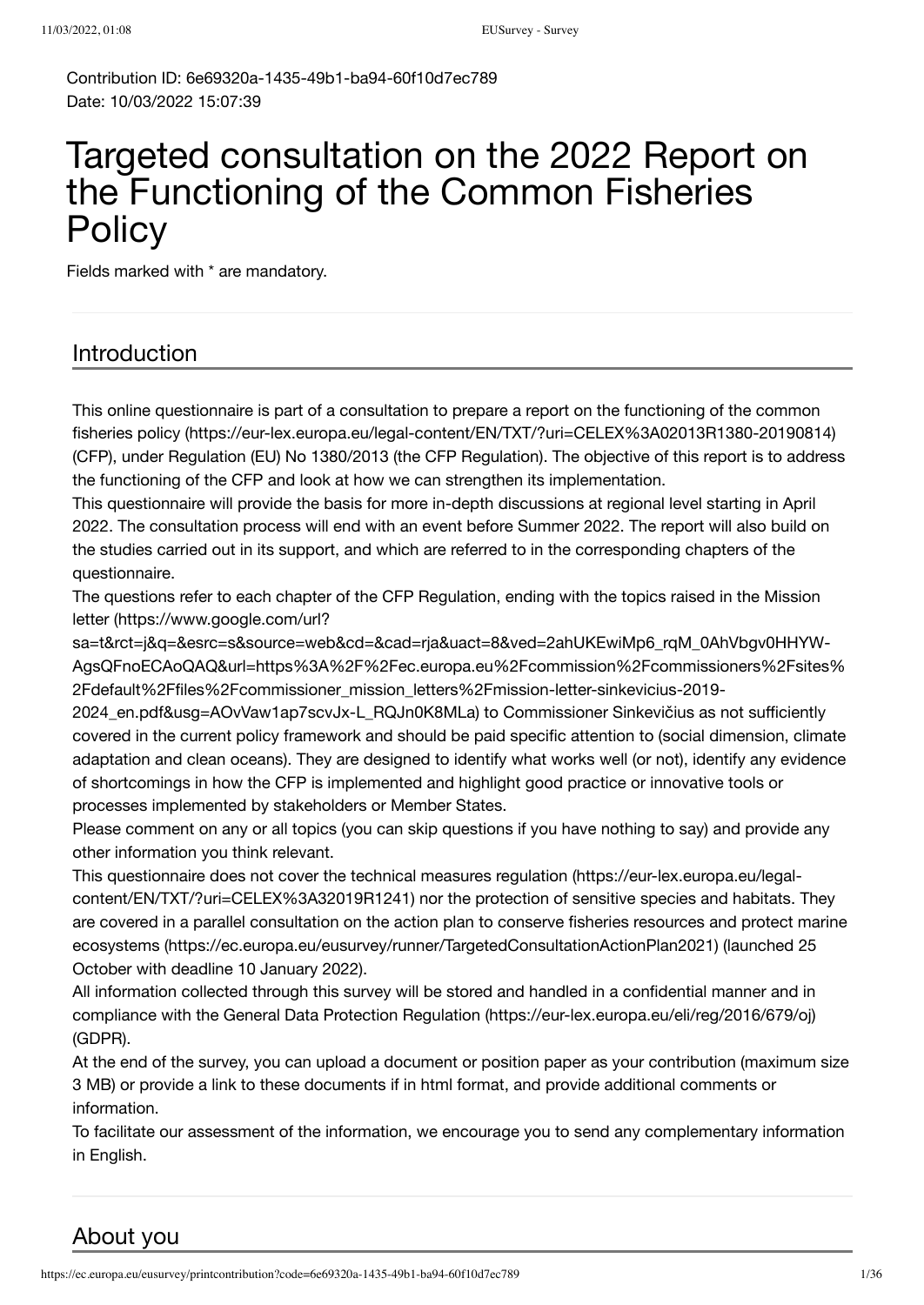Language of my contribution **\***

**English** 

Environmental organisation

### First name **\***

Rebecca

### Surname **\***

Hubbard

### Email (this won't be published) **\***

rebecca@our.fish

### Organisation name **\***

*255 character(s) maximum*

Our Fish

Organisation size **\***

Micro (1 to 9 employees)

### Transparency register number

*255 character(s) maximum*

Check if your organisation is on the transparency register

[\(http://ec.europa.eu/transparencyregister/public/homePage.do?redir=false&locale=en\).](http://ec.europa.eu/transparencyregister/public/homePage.do?redir=false&locale=en) It's a voluntary database for organisations seeking to influence EU decision-making.

180850142485-82

### Country of origin **\***

Please add your country of origin, or that of your organisation.

**Netherlands** 

The Commission will publish all contributions to this public consultation. You can choose whether you would prefer to have your details published or to remain anonymous when your contribution is published. **For the purpose of transparency, the type of respondent (for example, 'business association, 'consumer association', 'EU citizen') country of origin, organisation name and size, and its transparency register number, are always published. Your e-mail address will never be published.** Opt in to select the privacy option that best suits you. Privacy options default based on the type of respondent selected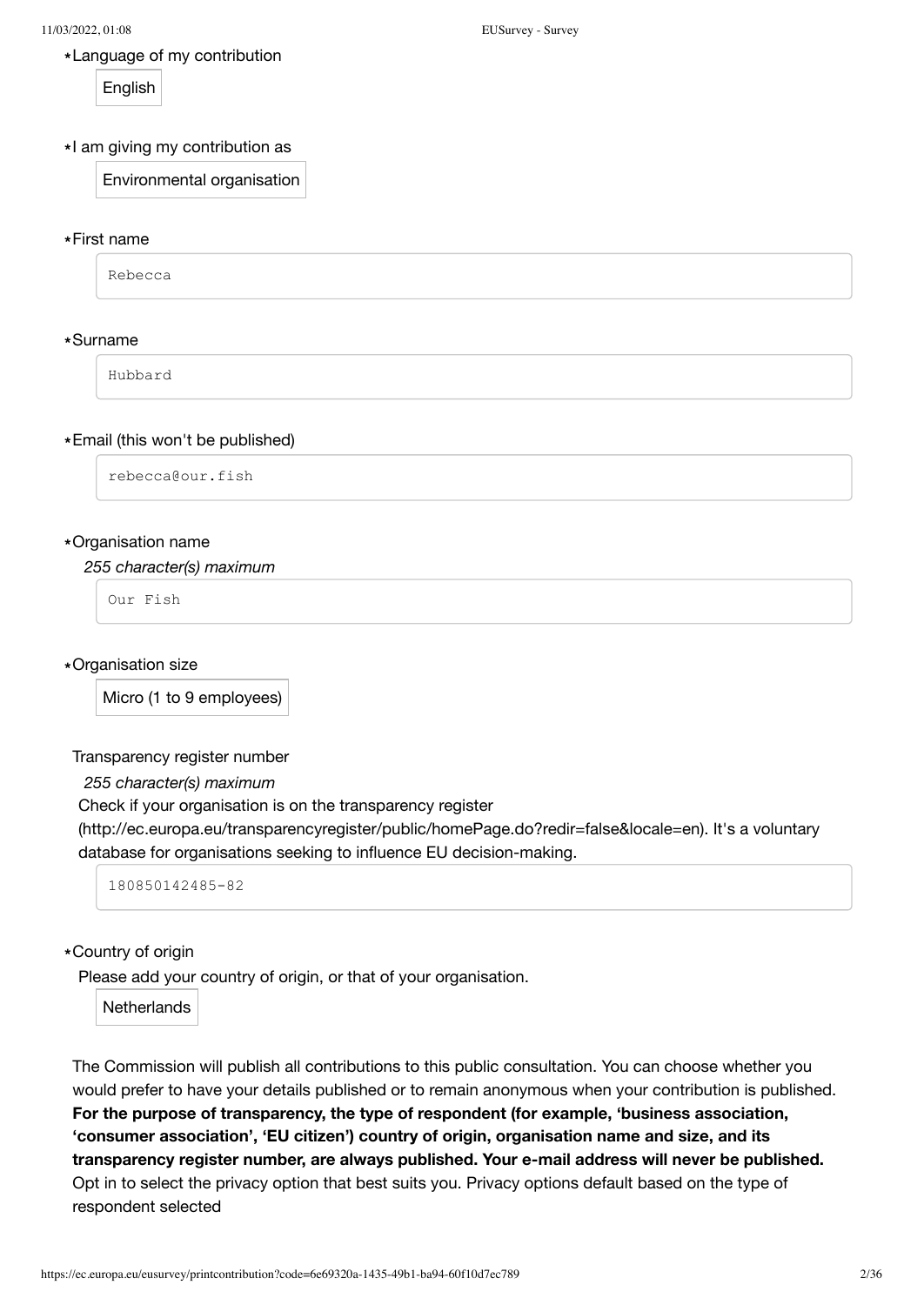### **Contribution publication privacy settings \***

The Commission will publish the responses to this public consultation. You can choose whether you would like your details to be made public or to remain anonymous.

### **Anonymous**

Only organisation details are published: The type of respondent that you responded to this consultation as, the name of the organisation on whose behalf you reply as well as its transparency number, its size, its country of origin and your contribution will be published as received. Your name will not be published. Please do not include any personal data in the contribution itself if you want to remain anonymous.

### **Public**

Organisation details and respondent details are published: The type of respondent that you responded to this consultation as, the name of the organisation on whose behalf you reply as well as its transparency number, its size, its country of origin and your contribution will be published. Your name will also be published.

 $\vee$  [I agree with the personal data protection provisions \(https://ec.europa.eu/info/law/better](https://ec.europa.eu/info/law/better-regulation/specific-privacy-statement)regulation/specific-privacy-statement)

## General aspects - overall functioning of the CFP (objectives)

### **Article 2 CFP Regulation – objectives**

- 1. The CFP shall ensure that fishing and aquaculture activities are environmentally sustainable in the long-term and are managed in a way that is consistent with the objectives of achieving economic, social and employment benefits, and of contributing to the availability of food supplies.
- 2. The CFP shall apply the precautionary approach to fisheries management, and shall aim to ensure that exploitation of living marine biological resources restores and maintains populations of harvested species above levels which can produce the maximum sustainable yield.

In order to reach the objective of progressively restoring and maintaining populations of fish stocks above biomass levels capable of producing maximum sustainable yield, the maximum sustainable yield exploitation rate shall be achieved by 2015 where possible and, on a progressive, incremental basis at the latest by 2020 for all stocks.

- 3. The CFP shall implement the ecosystem-based approach to fisheries management so as to ensure that negative impacts of fishing activities on the marine ecosystem are minimised, and shall endeavour to ensure that aquaculture and fisheries activities avoid the degradation of the marine environment.
- 4. The CFP shall contribute to the collection of scientific data.
- 5. The CFP shall, in particular:

(a) gradually eliminate discards, on a case-by-case basis, taking into account the best available scientific advice, by avoiding and reducing, as far as possible, unwanted catches, and by gradually ensuring that catches are landed;

(b) where necessary, make the best use of unwanted catches, without creating a market for such of those catches that are below the minimum conservation reference size;

(c) provide conditions for economically viable and competitive fishing capture and processing industry and land-based fishing related activity;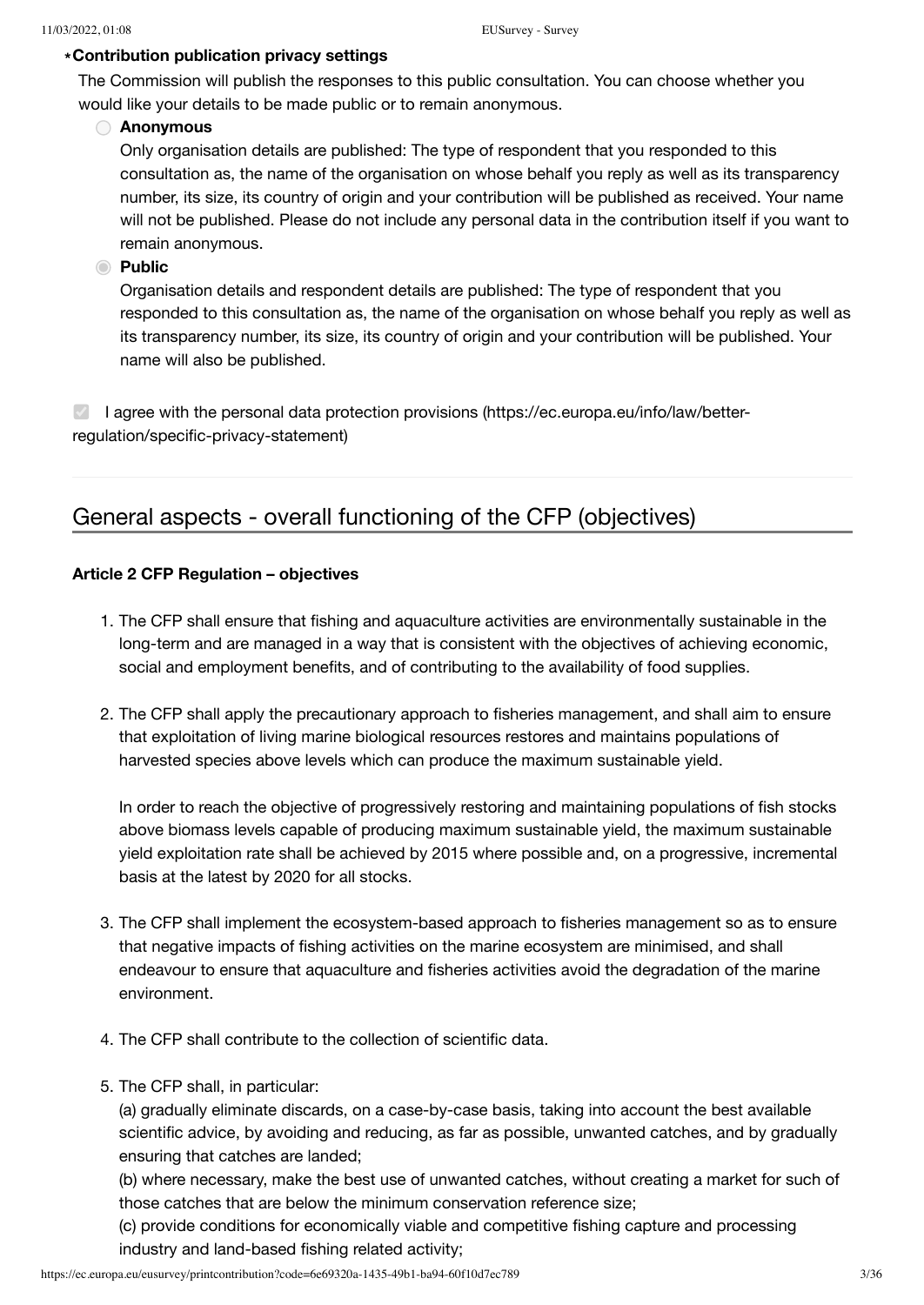(d) provide for measures to adjust the fishing capacity of the fleets to levels of fishing opportunities consistent with paragraph 2, with a view to having economically viable fleets without overexploiting marine biological resources;

(e) promote the development of sustainable Union aquaculture activities to contribute to food supplies and security and employment;

(f) contribute to a fair standard of living for those who depend on fishing activities, bearing in mind coastal fisheries and socio-economic aspects;

(g) contribute to an efficient and transparent internal market for fisheries and aquaculture products and contribute to ensuring a level–playing field for fisheries and aquaculture products marketed in the Union;

(h) take into account the interests of both consumers and producers;

(i) promote coastal fishing activities, taking into account socio-economic aspects;

(j) be coherent with the Union environmental legislation, in particular with the objective of achieving a good environmental status by 2020 as set out in Article 1(1) of Directive 2008/56/EC, as well as with other Union policies.

### **Q1. What are the specific fisheries conservation and management measures introduced by the CFP Regulation that work well and contributed to real change and/or progress in terms of sustainable EU fisheries?**

*3,000 character(s) maximum*

### **Q2. For the areas fished by vessels from your country, region or sea basin, do you believe that the objective has been achieved**

|                                                                                                                                                                                                                                                                                                                                                                                                                                                                                                                                                                                                                                                          | F<br>ul<br>ly | P<br>ar<br>t<br>у | N<br>ot<br>at<br>al |
|----------------------------------------------------------------------------------------------------------------------------------------------------------------------------------------------------------------------------------------------------------------------------------------------------------------------------------------------------------------------------------------------------------------------------------------------------------------------------------------------------------------------------------------------------------------------------------------------------------------------------------------------------------|---------------|-------------------|---------------------|
| 1. The CFP shall ensure that fishing and aquaculture activities are environmentally<br>sustainable in the long-term and are managed in a way that is consistent with the<br>objectives of achieving economic, social and employment benefits, and of<br>contributing to the availability of food supplies.                                                                                                                                                                                                                                                                                                                                               |               |                   |                     |
| 2. The CFP shall apply the precautionary approach to fisheries management, and<br>shall aim to ensure that exploitation of living marine biological resources restores<br>and maintains populations of harvested species above levels which can produce<br>the maximum sustainable yield. In order to reach the objective of progressively<br>restoring and maintaining populations of fish stocks above biomass levels capable<br>of producing maximum sustainable yield, the maximum sustainable yield<br>exploitation rate shall be achieved by 2015 where possible and, on a progressive,<br>incremental basis at the latest by 2020 for all stocks. |               |                   |                     |
| 3. The CFP shall implement the ecosystem-based approach to fisheries<br>management so as to ensure that negative impacts of fishing activities on the<br>marine ecosystem are minimised, and shall endeavour to ensure that aquaculture<br>and fisheries activities avoid the degradation of the marine environment.                                                                                                                                                                                                                                                                                                                                     |               |                   |                     |
| 4. The CFP shall contribute to the collection of scientific data.                                                                                                                                                                                                                                                                                                                                                                                                                                                                                                                                                                                        |               |                   |                     |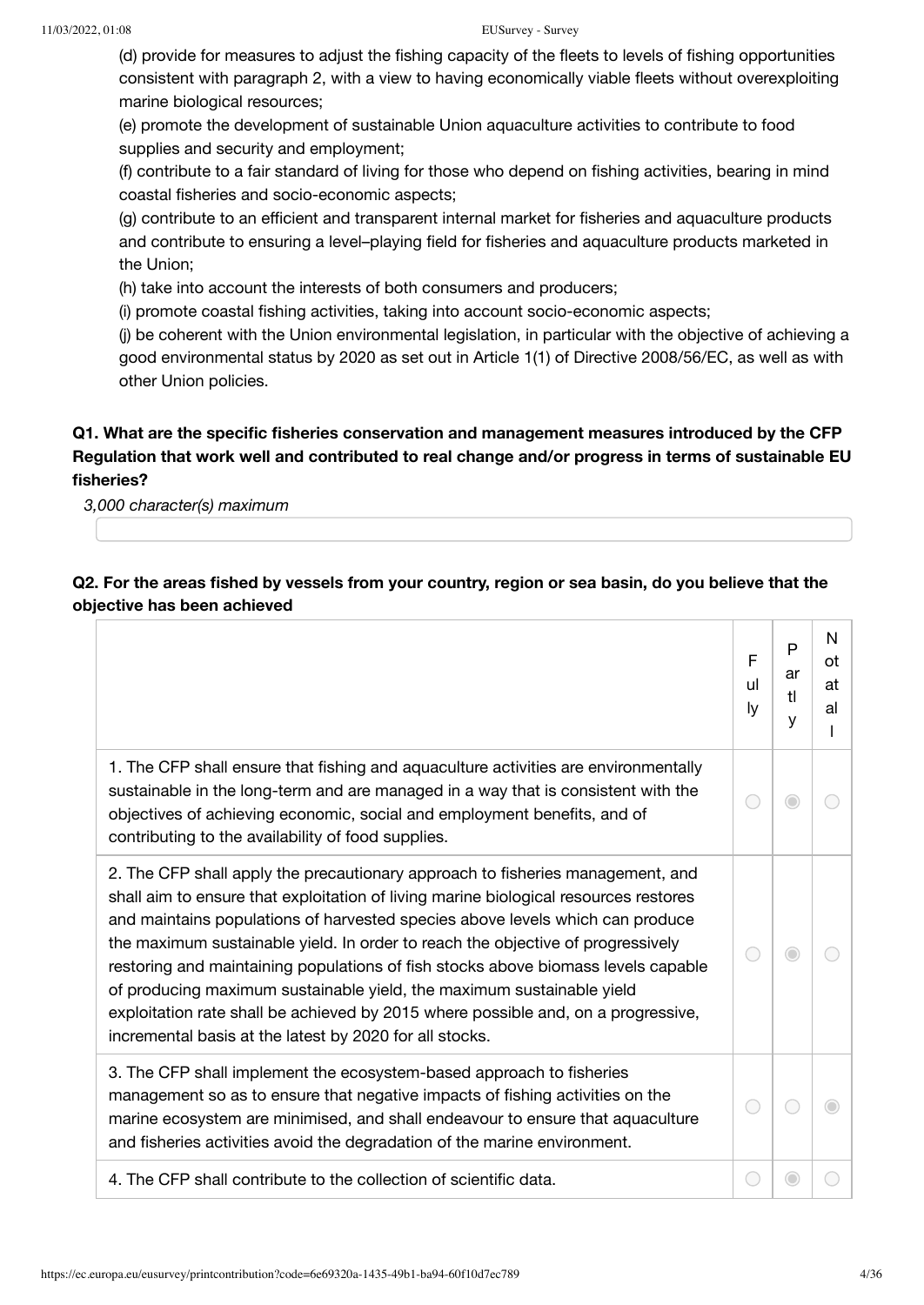| $\bigcirc$                                  |         |            |
|---------------------------------------------|---------|------------|
| 0                                           |         |            |
|                                             | O       |            |
|                                             | O       |            |
| $(\ )$                                      | $\circ$ |            |
| O                                           | O       |            |
| $\left(\begin{array}{c} \end{array}\right)$ |         | $\bigcirc$ |
|                                             |         |            |
|                                             |         |            |

### **Q3. What are the specific measures introduced by the CFP Regulation that have worked well to keep or make aquaculture sustainable?**

*3,000 character(s) maximum*

The EU aquaculture sector has seen good progress in areas such as ensuring availability of quality products to the consumer. However, the strategy did not achieve its objectives, particularly in regards increasing production, employment and environmental sustainability. So from an economic and social dimension the CFP has managed to keep or make aquaculture sustainable. From an environmentally sustainable perspective the CFP Regulation has failed to keep or make the EU aquaculture sector more sustainable. Aquaculture feed still relies on fish meal and oil, thus aquaculture is not a net producer of fish protein. Escapees from aquaculture operations still occur and have impacts on wild habitats and animal species. Impacts from medicinal and chemical use in aquaculture operations still impact wild habitats and animal species.

#### **Q4. What are the key challenges in implementing the CFP?**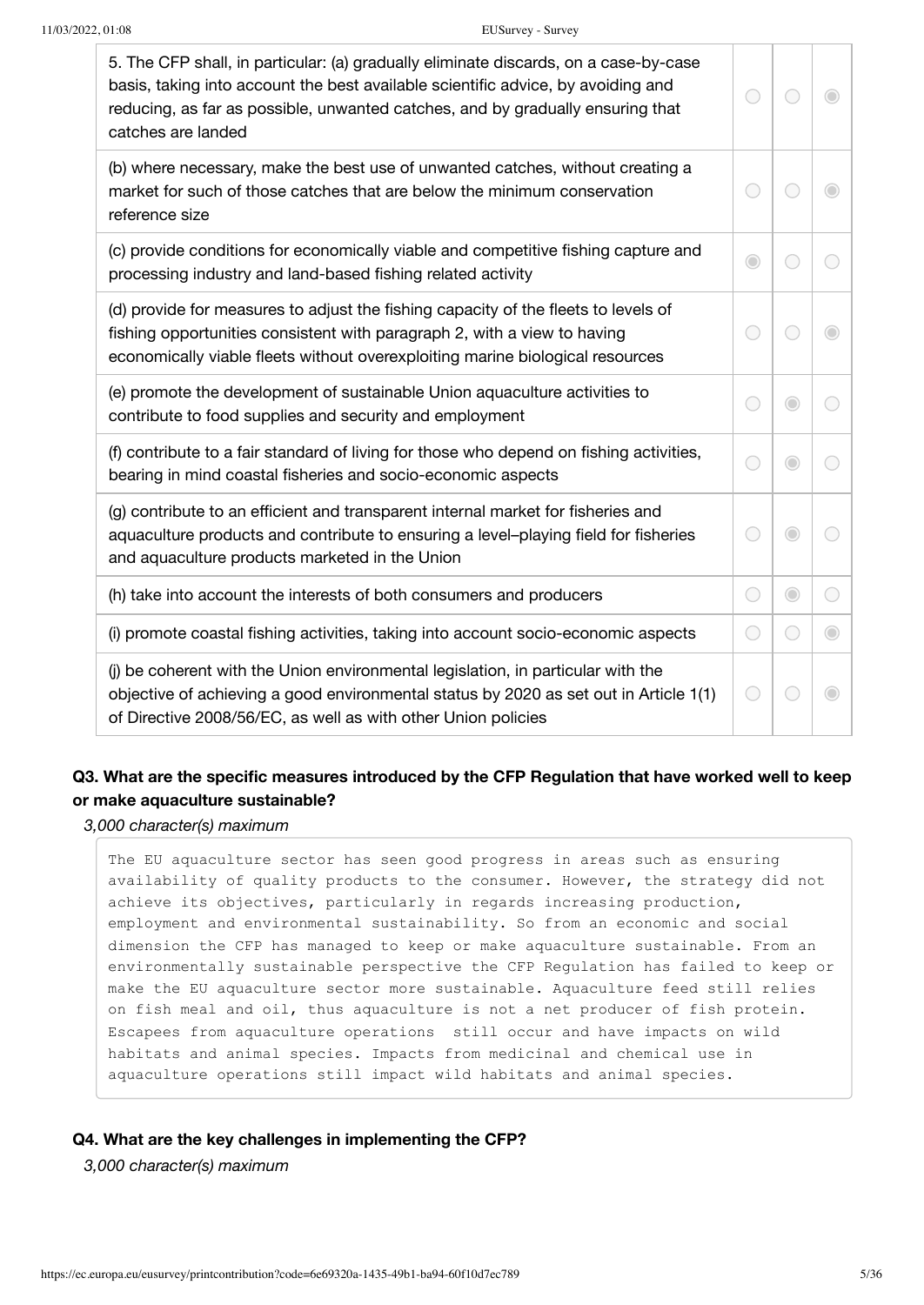11/03/2022, 01:08 EUSurvey - Survey

Overall, the key challenges for CFP implementation are lack of political will, most substantively at Member State (MS) level, but to some degree in the Commission and Parliament as well.

Stop overfishing: The objective to restore populations to a level that can maintain fishing at Maximum Sustainable Yield has not been achieved, and annual fishing limits are frequently set above the best available scientific advice or precautionary advice. The delay to end overfishing by 2020 is a result of: poor transparency around the process of proposing and agreeing fishing opportunities; delay by the Commission to propose fishing limits in line with scientific advice and acknowledging the lack of implementation of the landing obligation; and failure of the AGRIFISH Council to follow scientific advice and often worsen the level of overfishing, as proposed by the Commission.

Reduce discards: The objective to reduce discards has not been achieved as most fishing fleets outrightly ignore the law and are neither monitored or punished. This has further exacerbated the level of overfishing of key fish populations, and undermined the data, science and management approach underpinning the CFP.

Ecosystem based management: The objective to implement the ecosystem-based approach to fisheries management has not been achieved, primarily because while ICES now provides "ecosystem assessments" of various sea basins or areas, they do not provide (or are asked for) ecosystem impact assessments by the various fishing fleets. Hence we know how badly the ecosystem is faring, but there is no advice on how to lessen or stop that impact. Additionally, unacceptable levels of bycatch of sensitive species has gone on without significant repercussions. Moreover, the impact of fishing on the ocean's capacity to mitigate and adapt to climate change are not being monitored or managed either, so an entire suite of impacts are wholesale ignored.

Transition to a sustainable, low impact fleet: The objectives to promote coastal fishing and match the capacity of the EU fishing fleet to the fishing resources available have both been essentially ignored. Small scale fishers still struggle to access fishing opportunities, they are the worst impacted from other damages (eg. declining fish stocks), and receive fewer subsidies than the large scale fleet. The inflated trawl fleet of the EU on the other hand, makes the most damage on the fish populations/food web/ seabed/ climate, make the most profits, have considerable access to decision makers and governments, and receive the most subsidies.

### **Article 3 CFP Regulation - Principles of good governance**

The CFP shall be guided by the following principles of good governance:

- (a) the clear definition of responsibilities at the Union, regional, national and local levels;
- (b) the taking into account of regional specificities, through a regionalised approach;
- (c) the establishment of measures in accordance with the best available scientific advice;
- (d) a long-term perspective;
- (e) administrative cost efficiency;
- (f) appropriate involvement of stakeholders, in particular Advisory Councils, at all stages from conception
- to implementation of the measures;
- (g) the primary responsibility of the flag State;
- (h) consistency with other Union policies;
- (i) the use of impact assessments as appropriate;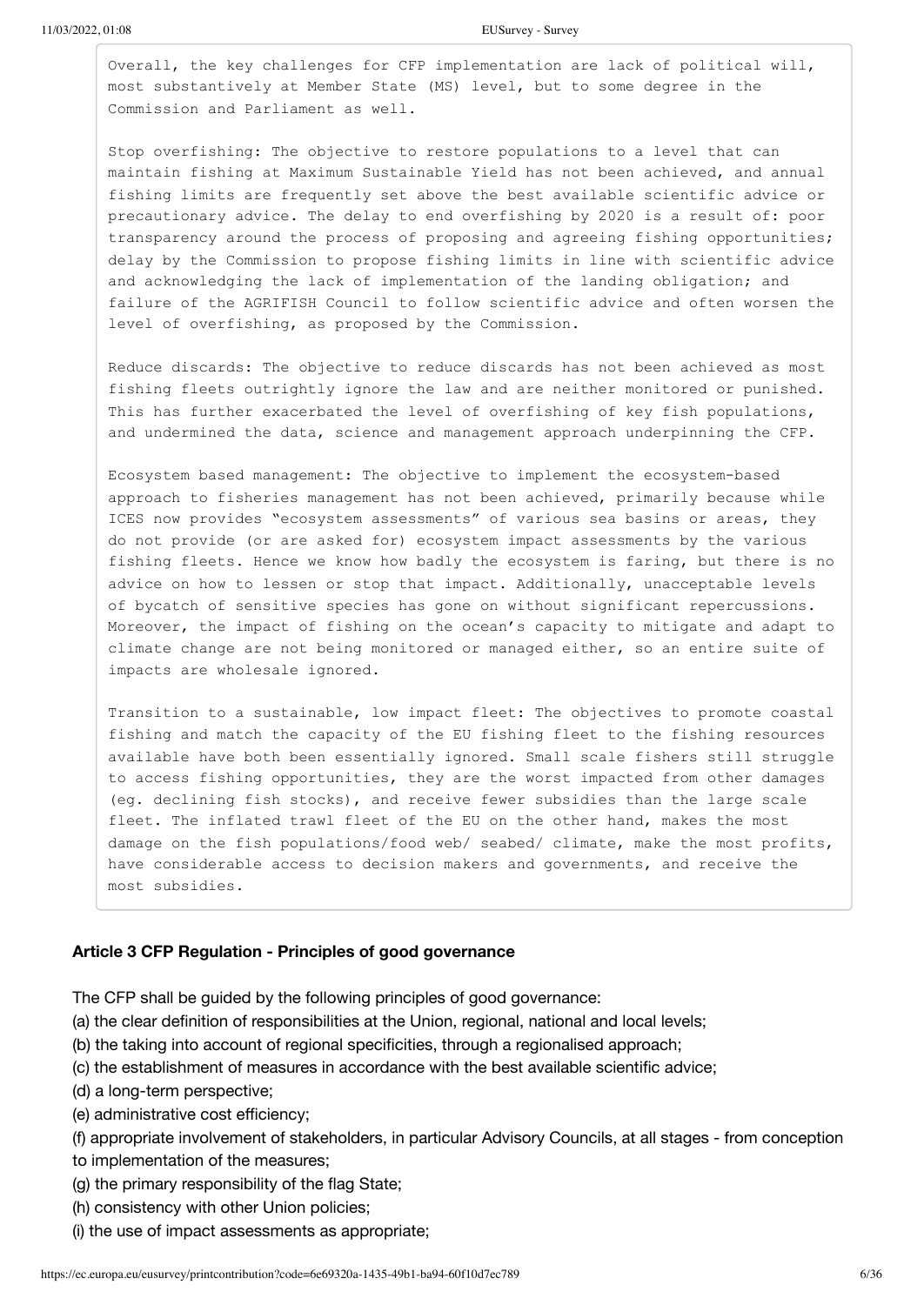(j) coherence between the internal and external dimension of the CFP;

(k) transparency of data handling in accordance with existing legal requirements, with due respect for private life, the protection of personal data and confidentiality rules; availability of data to the appropriate scientific bodies, other bodies with a scientific or management interest, and other defined end-users.

### **Q5. Are the principles of good governance, described in Article 3 of the CFP Regulation, sufficiently implemented in fisheries management under the CFP?**

|                                                                                                                                                                                                                                                                                                                                         | Υ<br>e<br>S                                 | P<br>ar<br>tl<br>У | N<br>$\circ$ |
|-----------------------------------------------------------------------------------------------------------------------------------------------------------------------------------------------------------------------------------------------------------------------------------------------------------------------------------------|---------------------------------------------|--------------------|--------------|
| (a) the clear definition of responsibilities at the Union, regional, national and local<br>levels;                                                                                                                                                                                                                                      |                                             | 0                  |              |
| (b) the taking into account of regional specificities, through a regionalised approach;                                                                                                                                                                                                                                                 | $\bigcirc$                                  | €                  | O            |
| (c) the establishment of measures in accordance with the best available scientific<br>advice;                                                                                                                                                                                                                                           | С.                                          | $\bigcirc$         |              |
| (d) a long-term perspective;                                                                                                                                                                                                                                                                                                            | $\bigcirc$                                  | $(\ )$             | $\bigcirc$   |
| (e) administrative cost efficiency;                                                                                                                                                                                                                                                                                                     | O                                           | $\bigcirc$         | 0            |
| (f) appropriate involvement of stakeholders, in particular Advisory Councils, at all<br>stages - from conception to implementation of the measures;                                                                                                                                                                                     | О.                                          | $\bigcirc$         | 0            |
| (g) the primary responsibility of the flag State;                                                                                                                                                                                                                                                                                       | 0                                           | $\bigcirc$         | 0            |
| (h) consistency with other Union policies;                                                                                                                                                                                                                                                                                              | $\bigcirc$                                  | ○                  | $\odot$      |
| (i) the use of impact assessments as appropriate;                                                                                                                                                                                                                                                                                       | $\left(\begin{array}{c} \end{array}\right)$ | О.                 | $\bigcirc$   |
| (j) coherence between the internal and external dimension of the CFP;                                                                                                                                                                                                                                                                   | O                                           | $\bigcirc$         | $\bigcirc$   |
| (k) transparency of data handling in accordance with existing legal requirements,<br>with due respect for private life, the protection of personal data and confidentiality<br>rules; availability of data to the appropriate scientific bodies, other bodies with a<br>scientific or management interest, and other defined end-users. |                                             | $\odot$            |              |

## Fisheries management measures for conserving and sustainably exploiting marine biological resources

### *Multiannual plans*

The CFP Regulation highlights the importance of establishing multiannual plans reflecting the specific features of the different regions and fisheries, recognising that the objective of sustainable exploitation of marine biological resources is more effectively achieved through a multiannual approach to fisheries management.

Stocks and fisheries are managed by means of such plans, which contain goals for managing fish stocks in line with the CFP objectives (maximum sustainable yield) and measures such as fishing effort restrictions, rules for setting total allowable catches, specific control rules and technical measures (such as specific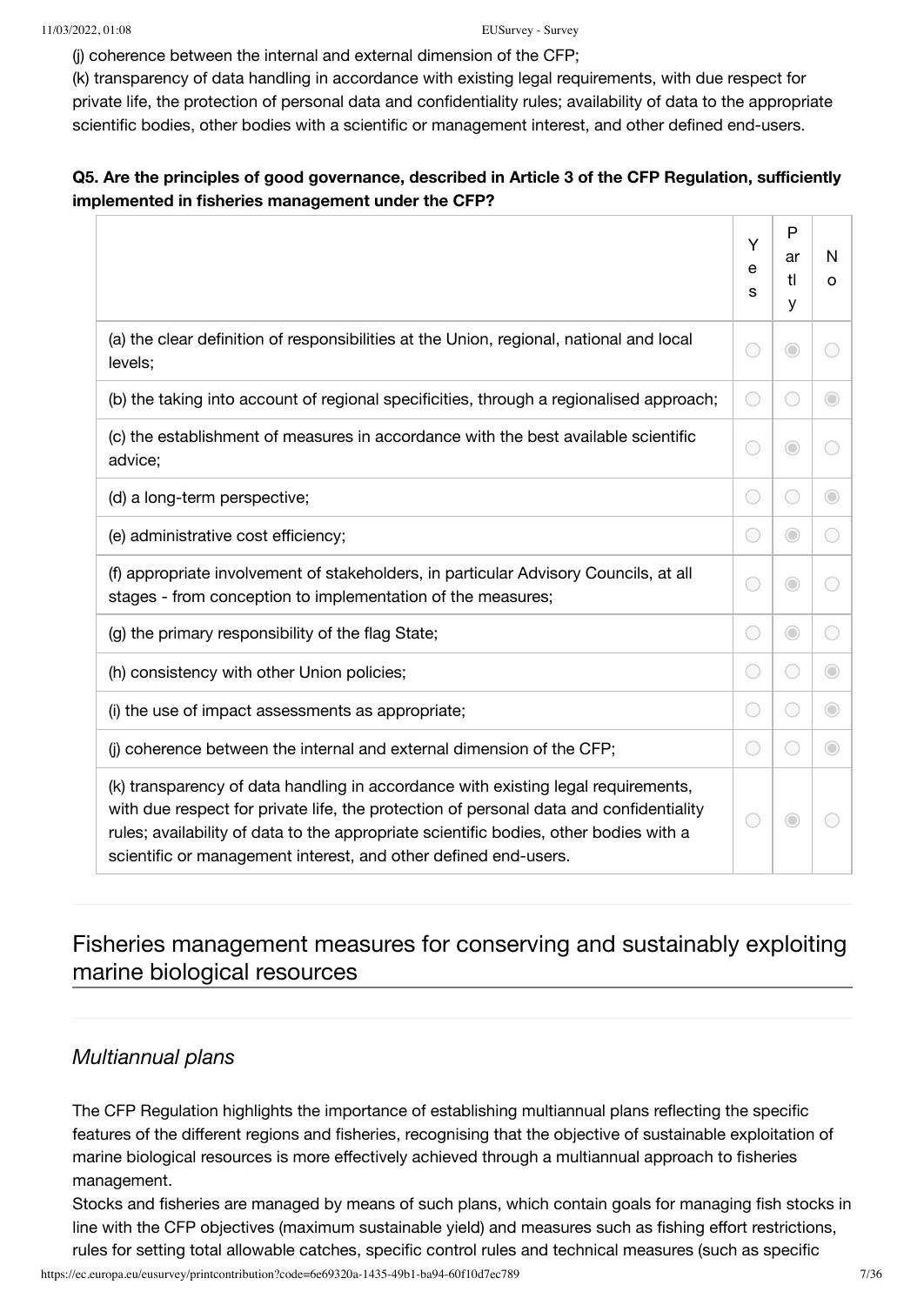rules for implementing the landing obligation) and review clauses and safeguards to trigger remedial action.

Articles 9 and 10 of the CFP Regulation establish the principles, objectives and content of such plans. Currently four multiannual plans have been adopted under the CFP:

- [Baltic plan \(https://eur-lex.europa.eu/legal-content/en/TXT/?uri=CELEX:32016R1139\)](https://eur-lex.europa.eu/legal-content/en/TXT/?uri=CELEX:32016R1139) (see also the [first implementation report \(https://eur-lex.europa.eu/legal-content/EN/TXT/?](https://eur-lex.europa.eu/legal-content/EN/TXT/?uri=CELEX:52020DC0494) uri=CELEX:52020DC0494));
- [North Sea plan \(https://eur-lex.europa.eu/legal-content/en/TXT/?uri=CELEX:32018R0973\);](https://eur-lex.europa.eu/legal-content/en/TXT/?uri=CELEX:32018R0973)
- [Western Waters plan \(https://eur-lex.europa.eu/legal-content/en/TXT/?uri=CELEX:32019R0472\)](https://eur-lex.europa.eu/legal-content/en/TXT/?uri=CELEX:32019R0472);
- [Western Mediterranean Sea plan \(https://eur-lex.europa.eu/legal-content/EN/TXT/?](https://eur-lex.europa.eu/legal-content/EN/TXT/?uri=CELEX:32019R1022) uri=CELEX:32019R1022).

### **Q6. Specifying which plan you work with, are the multiannual plans effective tools for ensuring the sustainable exploitation of fish stocks? Are the plans sufficiently flexible, too flexible, or too rigid in operation?**

*3,000 character(s) maximum*

We have worked mostly with the Baltic and North Sea plans. We have found the MAPs to be used as tools to weaken the ambition and loosen the rules with regards to reducing discards and restoring fish populations by setting fishing limits below MSY. While the plans could have been used to develop nuanced medium-term plans for the different regions that increased biological and industry productivity, they seem to have been used carte blanche to stop efforts to reduce the environmental impact of fishing. Instead of ending overfishing of certain fish populations, they perpetuated it. Instead of developing systems to incentivise more selective fishing, they have been used to excuse unacceptably damaging behaviour. They have lowered the bar consistently, and the poor environmental status of all of the sea basins exemplifies this. It is not a matter of being too flexible or too rigid. They do not serve the purpose for which they were intended.

#### **Q7a. Do the multiannual plans cater sufficiently for the regional characteristics of fisheries?**

- Yes
- **∩**No

Please explain, if selected 'no': are you aware of any good practice, innovative tools or processes to address these challenges?

*3,000 character(s) maximum*

#### **Q7b. Are the plans used to their full potential?**

Yes

**∩**No

#### Please explain or insert any further suggestions

*3,000 character(s) maximum*

### *Landing obligation*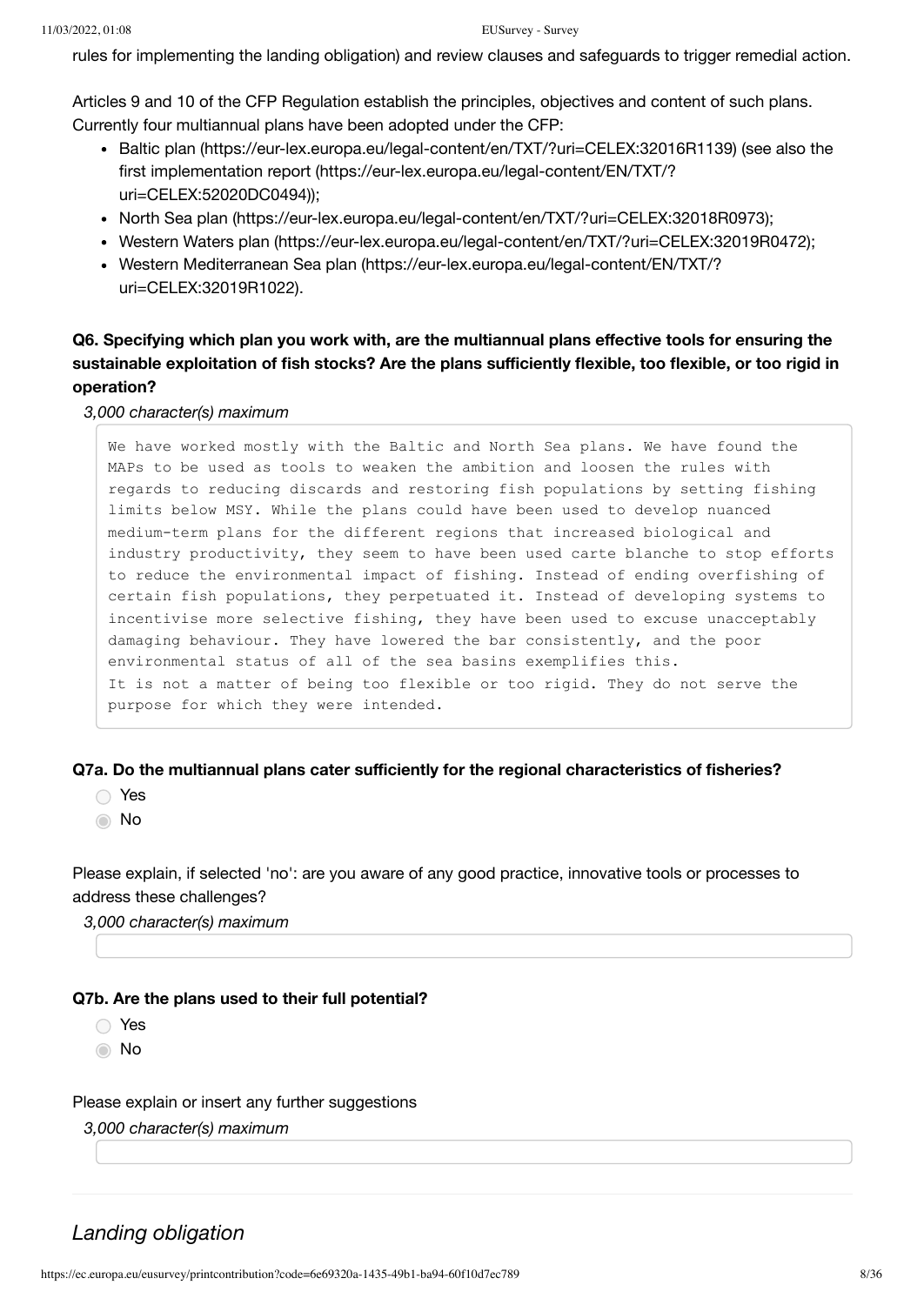This new element in the CFP Regulation contributes to the CFP objective of eliminating discards by encouraging fishers to fish in a more selective manner and avoid and reduce, as far as possible, unwanted catches in the first place, by obliging them to land everything they catch.

Discarding is a term specifically used for catches of species that are not kept, but returned to the sea. It constitutes a substantial waste of resources and negatively affects the sustainable exploitation of marine biological resources and marine ecosystems, as well as the financial viability of fisheries.

There has been increasing collaboration between stakeholders and scientists to improve knowledge about [this issue, e.g. the Horizon 2020 projects DiscardLess \(http://www.discardless.eu/deliverables\), MINOUW](http://minouw-project.eu/policy-recommendations/) (http://minouw-project.eu/policy-recommendations/) and choke mitigation tool.

[\(https://www.nwwac.org/publications/north-western-waters-choke-species-analysis.2365.html\)](https://www.nwwac.org/publications/north-western-waters-choke-species-analysis.2365.html) Significant efforts by all stakeholders have been made to facilitate implementation of the landing obligation, notably to avoid choke species *(a species for which the available quota is exhausted before the quotas of (some of) the other species that are caught together in a (mixed) fishery are exhausted),* and to improve control and enforcement, for example by providing technical guidelines and specifications [\(https://www.efca.europa.eu/sites/default/files/Technical%20guidelines and specifications for the](https://www.efca.europa.eu/sites/default/files/Technical%20guidelines%20and%20specifications%20for%20the%20implementation%20of%20Remote%20Electronic%20Monitoring%20%28REM%29%20in%20EU%20fisheries.pdf) implementation of Remote Electronic Monitoring %28REM%29 in EU fisheries.pdf) for implementing

remote electronic monitoring (REM) in fisheries.

However, control and enforcement of the landing obligation remain challenging and, overall, Member States have not adopted the necessary measures in this respect. Moreover, significant undocumented discarding of catches by operators still occurs. REM tools seem to be the most effective and cost-efficient way to monitor the landing obligation. The Commission has supported the use of such modern control [tools in its proposal for a revised fisheries control system \(https://eur-lex.europa.eu/legal-content/EN/TXT/?](https://eur-lex.europa.eu/legal-content/EN/TXT/?uri=CELEX%3A52018PC0368) uri=CELEX%3A52018PC0368) and will continue working with the the European Parliament and the Council [to reach an agreement. As indicated by the Commission's audits and the initiatives by the EFCA](https://www.efca.europa.eu/en/content/compliance-evaluation) (https://www.efca.europa.eu/en/content/compliance-evaluation), compliance remains weak. [The necessary increase in selectivity is also addressed in the recently published report on the technical](https://eur-lex.europa.eu/legal-content/EN/TXT/?uri=COM:2021:583:FIN) measures regulation (https://eur-lex.europa.eu/legal-content/EN/TXT/?uri=COM:2021:583:FIN), as well as [in the ongoing consultation on the action plan to conserve fisheries resources and protect marine](https://ec.europa.eu/eusurvey/runner/TargetedConsultationActionPlan2021) ecosystems (https://ec.europa.eu/eusurvey/runner/TargetedConsultationActionPlan2021). The implementation of the landing obligation, and its challenges, was also recently addressed in a [European Parliament Initiative report \(https://www.europarl.europa.eu/doceo/document/TA-9-2021-](https://www.europarl.europa.eu/doceo/document/TA-9-2021-0227_EN.html) [0227\\_EN.html\) and a recently published study \(https://op.europa.eu/en/publication-](https://op.europa.eu/en/publication-detail/-/publication/89868cc6-015f-11ec-8f47-01aa75ed71a1)

detail/-/publication/89868cc6-015f-11ec-8f47-01aa75ed71a1) contracted by DG MARE and the European Climate, Infrastructure and Environment Executive Agency (CINEA).

### **Q8. To what extent (scale 1 to 5) is the objective of eliminating discards met?**

|  |  | 1. Not at all   2. Poorly   3. Moderately   4. Incompletely   5. Fully   I don't know |  |
|--|--|---------------------------------------------------------------------------------------|--|
|  |  |                                                                                       |  |

### **Q9. What challenges do you experience in implementation and control of the landing obligation? You may select more than one**

- □ None
- $\heartsuit$  Difficult to detect discards because of insufficient observers or electronic monitoring tools
- Not possible to detect discards by small (under-12m) vessels
- **Difficult to gather legally adequate evidence of discarding needed to make a successful prosecution**
- Level of fines too low to deter fishers from discarding
- $\Box$  Not enough resources (inspectors, ships or aircraft) to enforce this obligation
- Obstruction by fishers, preventing observation of discards
- $\vee$  Implementation rules are unclear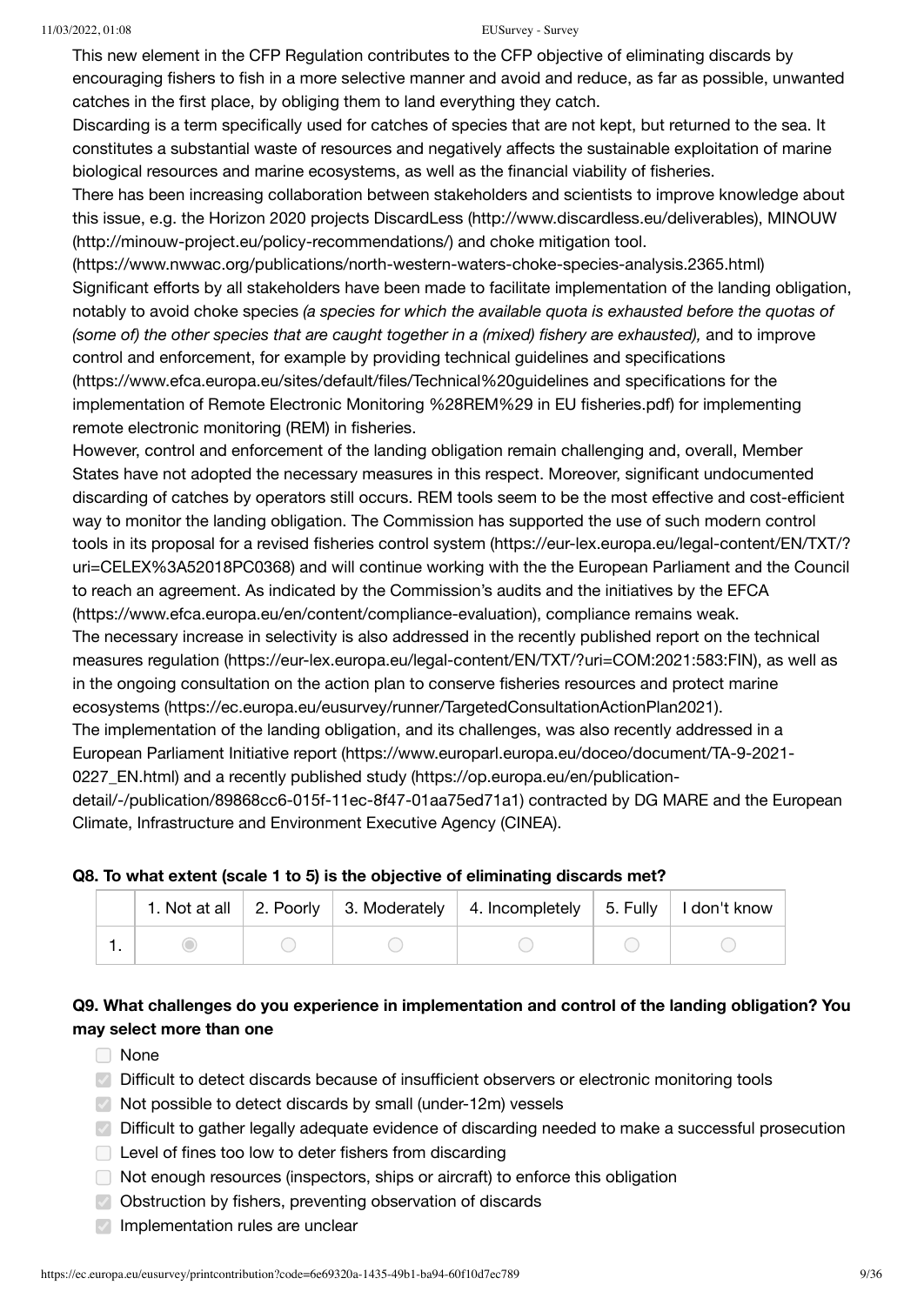- $\vee$  Not possible to detect where exemptions apply
- Not possible to detect where permissible discard limits are exceeded (for de minimis exemptions)
- Logbook records of discards are inaccurate or cannot be checked for verification
- Undersized fish are still being landed and marketed for purposes for direct human consumption
- $\Box$  Increased selectivity is hard to attain in specific fisheries (name the fisheries)
- $\Box$  Other please specify in the text box below

### **Q9a. Which good practice or innovative tools could address these challenges in implementation and control?**

#### *3,000 character(s) maximum*

TACs need to be set in a way that ensures that the actual catches (including official landings, legal exemption discards and unreported illegal discards) do not exceed the ICES catch advice. Importantly, ICES catch advice is not advice for the level at which the TAC should be set, but advice for the maximum catch level not to be exceeded. Given the Commission's repeated recognition that noncompliance remains widespread and 'significant undocumented discarding' continues, it is clear that setting TACs at the total catch advice level would result in higher than advised catches and in the end lead to increased overfishing. Therefore ICES should advise, the Commission should propose, and the Council should set, the TAC at the 'wanted' catch level.

Considering the broadscale illegal discarding that is occurring, the EU and Member States should take a "guilty until proven innocent" approach, and make Remote electronic monitoring (REM) a mandatory requirement to access quotas in the annual distribution process (i.e. REM for all vessels above 12m long and all those under 12m at risk of breaking CFP rules (as assessed by EFCA)).

### **Q9b. What further pilot projects (if any) should be conducted to explore methods for avoiding, minimising or eliminating unwanted catches?**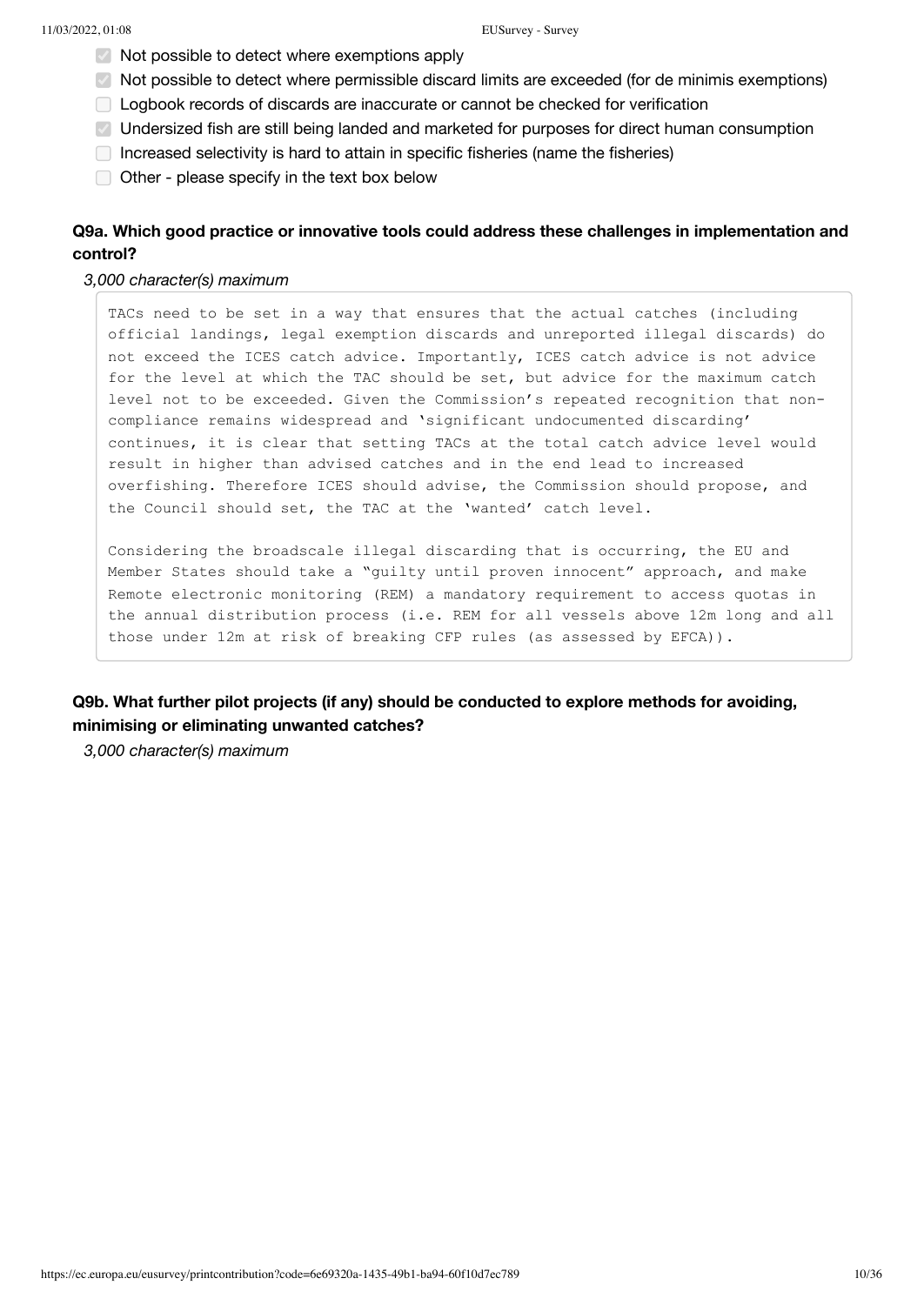11/03/2022, 01:08 EUSurvey - Survey

We don't need more pilot projects. We need political action. The EU's approach that it is "optional" for fishers to follow the rules on minimising discards, means that we are failing to protect ecosystems from shifting and in some cases collapsing, fish populations are continuing to decline, and eventually fishers profits will also fall.

Methods for avoiding, minimising or eliminating unwanted catches have been identified and tested by scientists and fishers in EU-funded projects (e.g., Minouw, DiscardLess). Failure by Member States to require proper monitoring and to enforce the rules does not incentivise or require fishers to apply avoidance techniques or invest in selective gears.

Requiring Remote Electronic Monitoring (REM) for all EU vessels would create full documentation of catches, provide independent evidence that can confirm (or deny) fishers' knowledge and views on quantities and types of unwanted catches, and assist in assessing the effectiveness of mitigation measures, and improving scientific data.

All potential mitigation measures must be applied to minimise unwanted catches.

Exemptions (such as de minimis) should be used only as a means of last resort.

Prioritising the allocation of fishing opportunities at national level based on environmental criteria, such as selectivity, in line with CFP Article 17, would significantly improve the selectivity of the fleet. The Commission should prioritise supporting this by developing a process and guidelines for implementing Article 17 at a Member State level.

#### **Q9c. Which incentives in the CFP Regulation are the most relevant and successful?**

*With incentives we mean, including those of economic nature such as fishing opportunities) that promote fishing methods which contribute to more selective fishing, the avoidance and reduction (as far as possible) of unwanted catches and fishing with low impact on the marine ecosystem and fishery resources.*

*3,000 character(s) maximum*

Where there is known illegal behaviour, access to fishing opportunities should be removed, until compliance can be proven, through such means as REM.

### **Q9d. How do you see your role and the role of other stakeholders in implementing and monitoring the landing obligation?**

*3,000 character(s) maximum*

We see it as the responsibility of fishers to implement the landing obligation, and the responsibility of the European Commission and Member State governments to ensure monitoring and compliance.

In our view, NGOs and scientists have already spent an enormous amount of time trying to monitor, encourage and support fishers and governments to implement the LO, with many of these efforts falling on deaf ears.

### *Scientific Advice*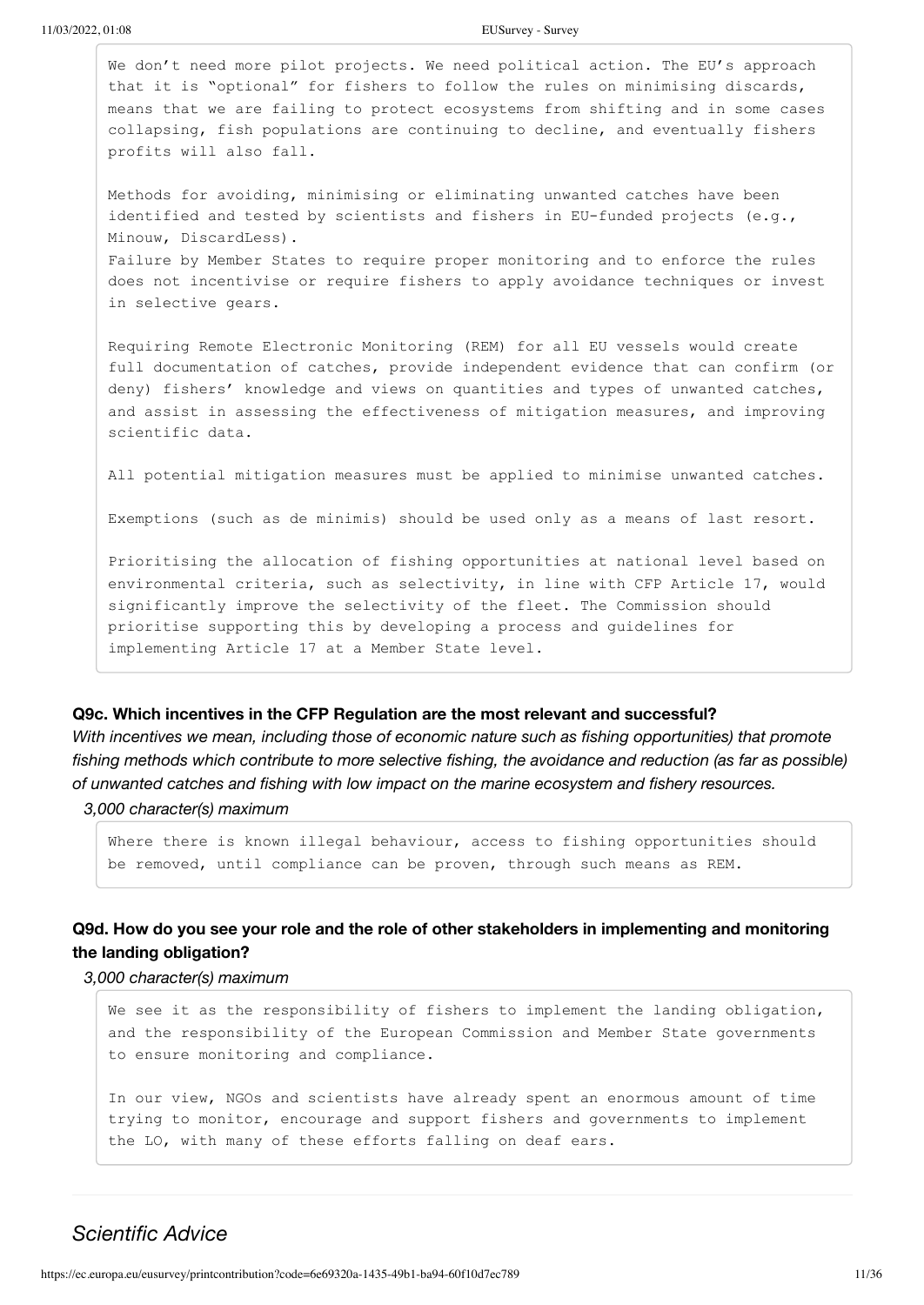As highlighted in the CFP Regulation, fisheries management and conservation measures must be adopted that take into account the best available scientific, technical and economic advice. Sound advice requires harmonised, reliable and accurate data sets.

As outlined in recital 49 of the Regulation, policy-oriented fisheries science should be strengthened by means of:

- nationally-adopted, regionally-coordinated scientific data collection
- research and innovation programmes implemented in coordination with other Member States and within EU research and innovation frameworks.

When proposing new fisheries rules and regulations or reviewing those existing ones, the European Commission seeks the best available scientific advice from several scientific bodies. Data collected by EU [countries under the data collection framework \(https://eur-lex.europa.eu/legal-content/EN/TXT/?](https://eur-lex.europa.eu/legal-content/EN/TXT/?uri=CELEX%3A32017R1004) uri=CELEX%3A32017R1004) form the basis for the work of these **scientific advisory bodies**. This framework outlines the EU countries' obligations to collect, manage and make available a wide range of fisheries and aquaculture data needed for scientific advice.

Short-term needs for additional knowledge can be addressed through Commission-funded scientific advice studies (through calls for tenders and calls for proposals). Long-term research projects related to fisheries management receive support under EU research framework programmes. The new funding [programme Horizon Europe \(https://ec.europa.eu/info/research-and-innovation/funding/funding](https://ec.europa.eu/info/research-and-innovation/funding/funding-opportunities/funding-programmes-and-open-calls/horizon-europe_en)opportunities/funding-programmes-and-open-calls/horizon-europe\_en) includes a new approach – a mission on healthy oceans, seas, coastal and inland waters. The scientific advisory bodies consist of:

- the Scientific, Technical and Economic Committee for Fisheries (STECF [\(https://stecf.jrc.ec.europa.eu/documents/43805/2672864/STECF+20-14+-](https://stecf.jrc.ec.europa.eu/documents/43805/2672864/STECF+20-14+-+Social+dimension+CFP.pdf/a68c6c42-6b64-41fc-b5a0-b724c71aa78e?version=1.1&download=true) +Social+dimension+CFP.pdf/a68c6c42-6b64-41fc-b5a0-b724c71aa78e? version=1.1&download=true))
- [the International Council for the Exploration of the Sea \(ICES](https://www.ices.dk/Pages/default.aspx) (https://www.ices.dk/Pages/default.aspx))
- [the Regional fisheries management organisations \(RFMOs \(https://ec.europa.eu/oceans-and](https://ec.europa.eu/oceans-and-fisheries/fisheries/international-agreements/regional-fisheries-management-organisations-rfmos_en)fisheries/fisheries/international-agreements/regional-fisheries-management-organisations-rfmos\_en))
- [regional fisheries bodies, e.g. the General Fisheries Commission for the Mediterranean \(GFCM](https://www.fao.org/gfcm/en/) (https://www.fao.org/gfcm/en/)).

The advisory councils may help, in close cooperation with scientists, to collect, supply and analyse the data necessary for developing conservation measures. Better cooperation between stakeholders and scientists is important to foster. Moreover, the Commission processes and manages data to support [knowledge-based decision making \(EMODNET \(https://emodnet.ec.europa.eu/en\) and Atlas of the Seas](https://ec.europa.eu/maritimeaffairs/atlas/maritime_atlas/) (https://ec.europa.eu/maritimeaffairs/atlas/maritime\_atlas/)).

### **Q10. Do you see a need to further strengthen the scientific basis for fisheries management? (you may tick more than one)**

- No, the current level of science advice is adequate
- $\Box$  No, we already spend too much on science advice and give it too much importance
- We should widen and simplify access to fisheries data
- $\vee$  Yes, we need more precise measurement of fish stocks
- Yes, we need better knowledge of collateral impacts of fishing
- Yes, we need better measurement of mixed fisheries questions
- $\triangledown$  Yes, we need more coverage of science advice (more fleets, more areas, more species)
- **Nes, we need a better survey of fishers' opinions.**
- $\Box$  Other please explain in the text box below.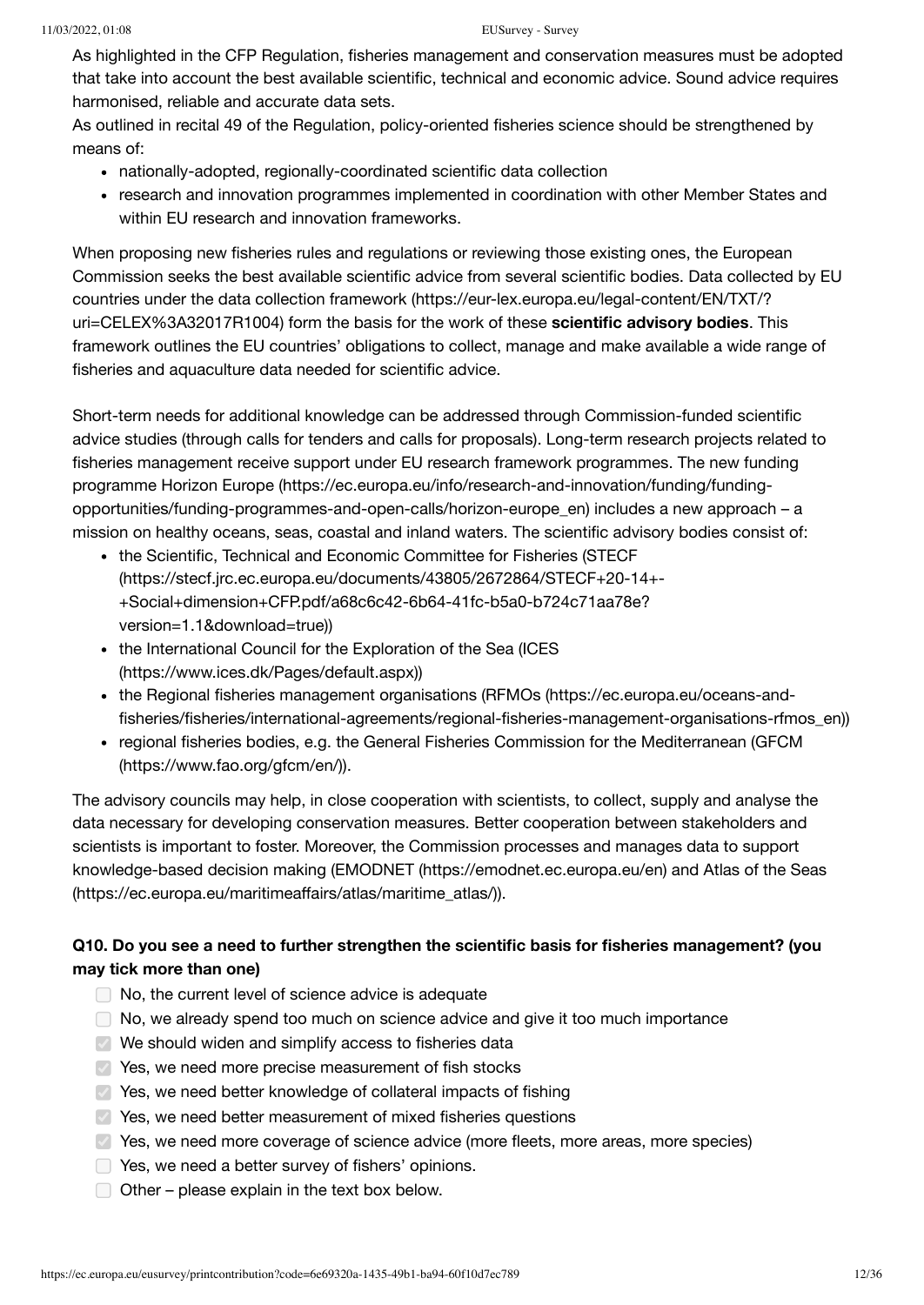**Q10a. If ticked yes, please specify the specific data needs or governance questions that would need to be covered for this further strengthening** 

*3,000 character(s) maximum*

**Q11. Do you see any opportunity to use new technologies or know any good practices (e.g. in governance) or innovations that could help improve data collection and help deliver best available scientific advice?**

**O** Yes

○ No

#### Please explain

#### *3,000 character(s) maximum*

MS should improve data collection and comply with reporting obligations. MS should require use of Remote Electronic Monitoring (REM) systems on all vessels to collect data on catches of commercial species, bycatch of protected species, and discards of unwanted species or undersized fish. Additionally, this will provide managers and governments with evidence in case of safety incidents or concerns.

The Commission should initiate the collection of data about, and support research into, the climate impacts of fishing, which have been minimal before now. This includes, but is not limited to: comprehensive seabed mapping of carbon richness in EU waters; supporting research into the role of fish in carbon sequestration/ ocean carbon pump; emissions from different fleet segments; and the impact of re-suspension of seabed sediment after trawling on carbon sequestration.

The MS should use EMFAF resources to monitor and control fishing activities, to collect data on the impact on fish populations and the marine environment, to find solutions to tackle environmental problems and to enhance scientific knowledge of the marine environment. The Commission should also ensure that EMFAF is financing projects that are beneficial to the EU marine environment and linked to the restoration and conservation of the marine environment, as well as cooperation between fishers and scientists to create a culture of co-ownership of environmentally innovative projects.

### Fishing opportunities

Articles 16 and 17 of the Regulation describe **how fishing opportunities are allocated.** In particular, Article 16(6) sets out that each Member State must decide how the fishing opportunities that are available to it, that are not subject to a system of transferable fishing concessions, may in turn be allocated to vessels flying its flag.

Furthermore, Article 17 stipulates that when allocating the fishing opportunities available to them, Member States must use transparent and objective criteria including those of an environmental, social and economic nature.

**Q12. Do you consider that Member States implement the requirements set out in Articles 16 and 17 in a satisfactory manner? Please explain.**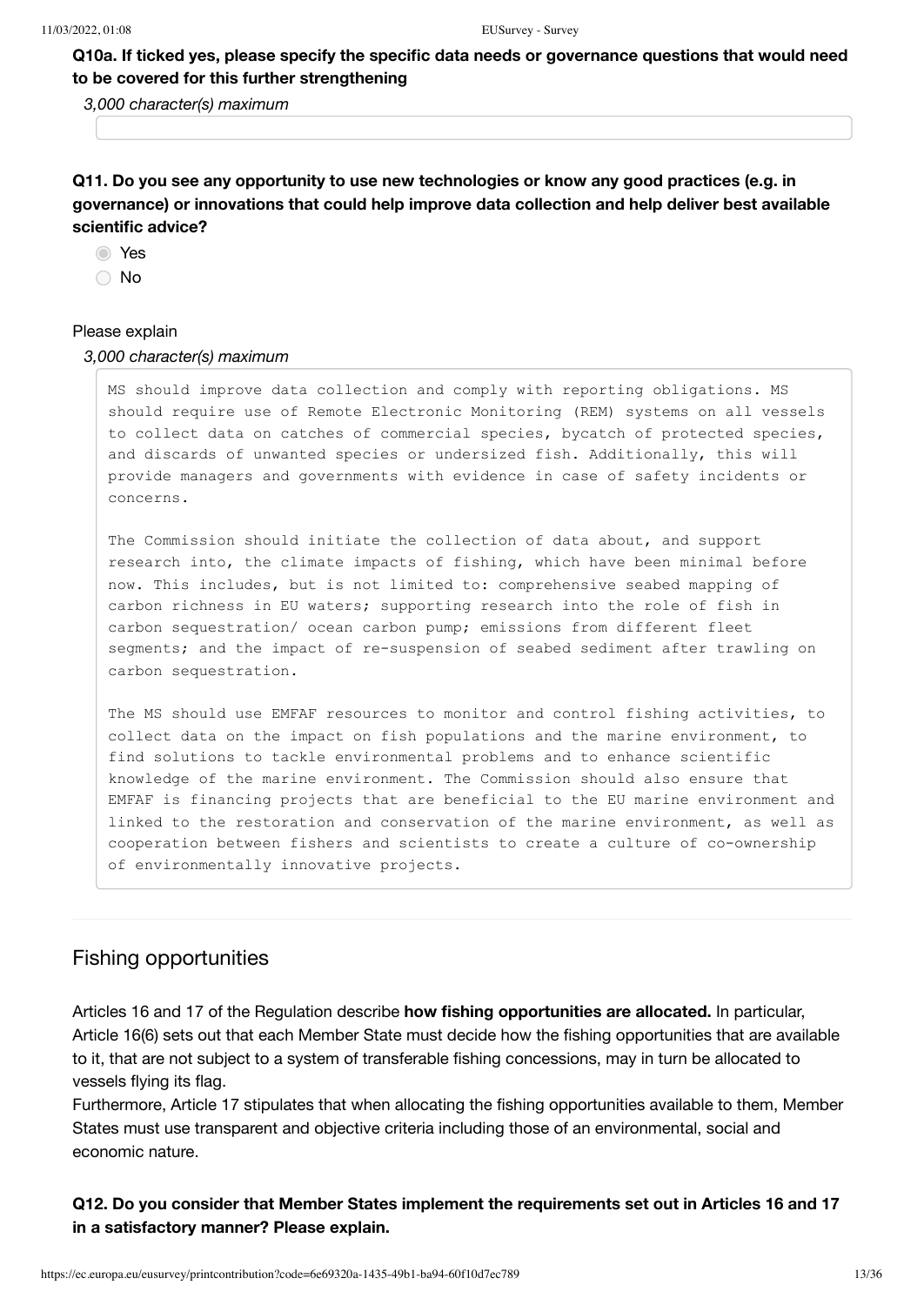- Yes
- No

Please explain

*3,000 character(s) maximum*

11/03/2022, 01:08 EUSurvey - Survey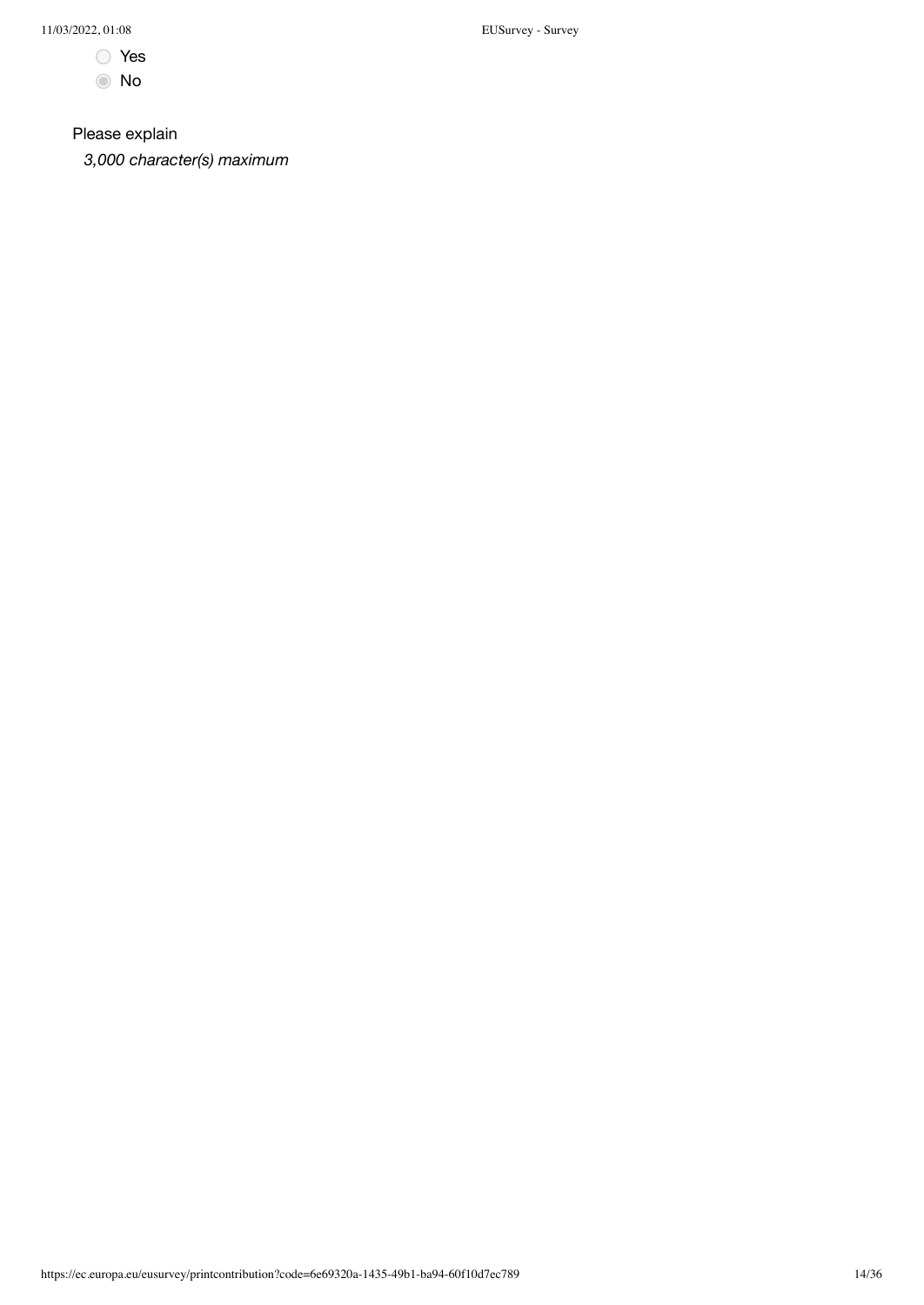Little progress has been made in implementing Article 17. According to the STECF: - only 16 out of 23 MS bothered to answer requests for information by the Commission on the method used for allocating fishing opportunities, despite it being a legal requirement of the CFP (Article 16(6)) - MS have not drawn a line between Article 17 and quota allocation systems - historical catch records are the most common means of allocating fishing opportunities in all member states, despite them not necessarily delivering social benefits - 12 out of 23 MS had no environmental criteria, with the remainder allocating fishing opportunities based on direct or indirect environmental benefits. An ecosystem-based approach is even more necessary in the context of the climate crisis, where it is crucial to make ecosystems and communities more resilient and achieve gains in climate mitigation. Article 17 is a clear pathway to a fleet-based approach, which can operationalise the tools needed to achieve ecosystem-based management. The Commission should: 1. Seek input from scientists and stakeholders on environmental and socioeconomic criteria for allocating fishing opportunities. 2. Drive a transparent, accountable process to design a set of allocation criteria for fishing opportunities and a rating system for implementation, including: a. Active engagement of stakeholders in development of locally adapted criteria; b. Public listing of the criteria and process for reallocation; c. Co-management with quota management committees which include representation from the fishing and NGO sectors; d. Public listing of the beneficiaries of allocation. 3. Develop clear guidance for MS to utilise quota allocation to deliver on EU's Climate Law and the European Green Deal. 4. Use the 'Action Plan to conserve fisheries resources and protect marine ecosystems' and the CFP implementation report to propose an instrument which requires MS to implement Article 17, including: Full biodiversity, ecosystem and climate impact assessments of fishing, including the definition of indicators able to quantify each of these impacts; b. A minimum number of priority criteria to be addressed by the quota reallocation, with specific targets, that require prioritising criteria that maximise multiple social, environmental, and economic benefits; c. A process which describes the reallocation of an increasing share of the TAC over a period of eight years, which should include prescribed minimum allocations of fishing opportunities to the small-scale low-impact fishing fleet; d. Create a mechanism to review the criteria and their application by member states to ensure that allocation based on social, environmental and economic criteria do not have unacceptable unintended impacts and maximise cobenefits.

### *Management of fishing capacity*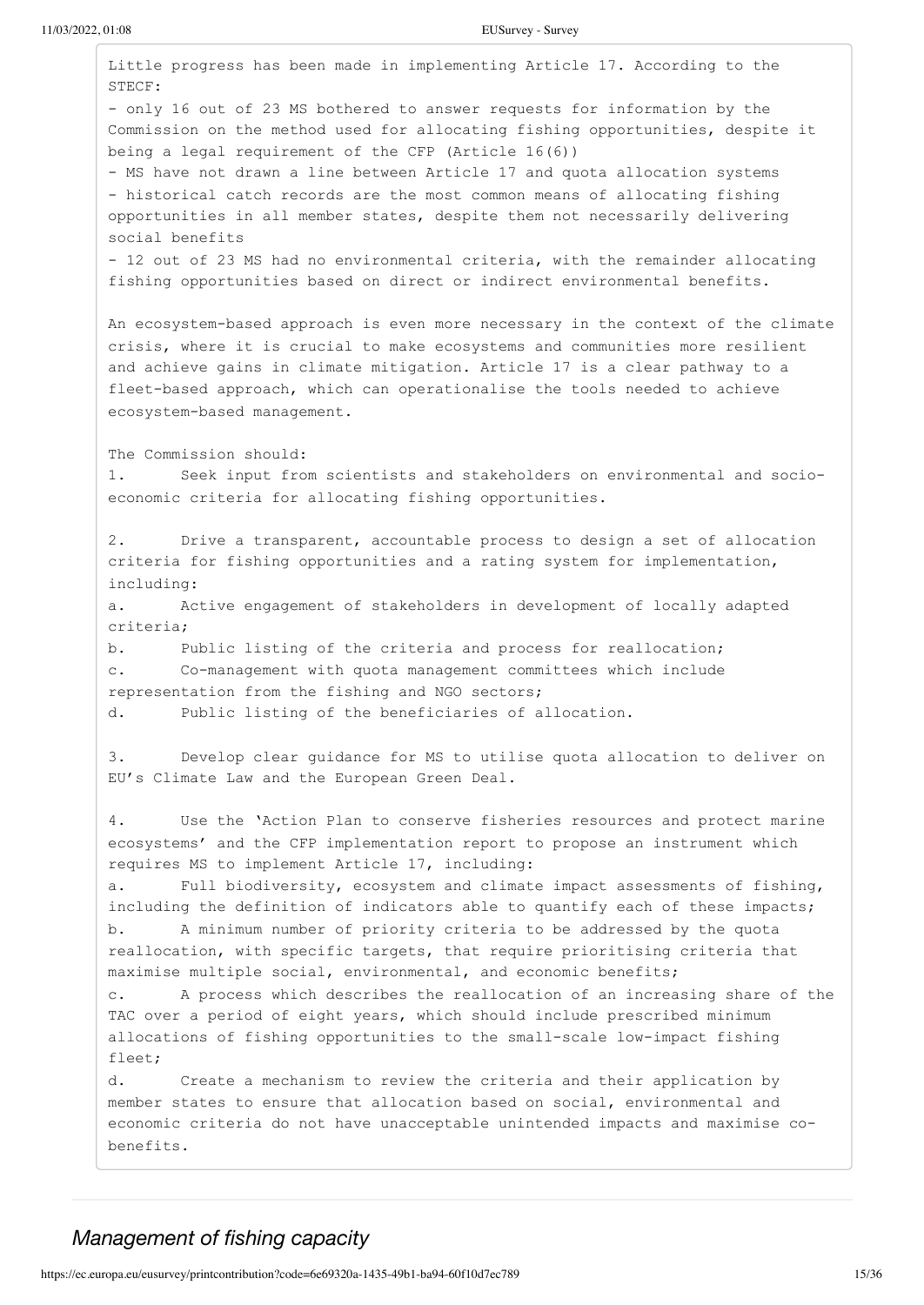This aspect is included in the list of conservation measures (Article 7 of the CFP Regulation). Under Article 22 of the Regulation, Member States must adjust their fleet's fishing capacity to their fishing opportunities over time to achieve a stable and long-term balance between them. For this, Member States assess the [capacity of the national fleet and all its segments. This assessment is made in line with Commission](https://eur-lex.europa.eu/legal-content/EN/TXT/?uri=COM%3A2014%3A0545%3AFIN) guidelines (https://eur-lex.europa.eu/legal-content/EN/TXT/?uri=COM%3A2014%3A0545%3AFIN) and is presented in an annual report sent to the Commission by 31 May each year.

Where the assessment clearly demonstrates an imbalance, the Member State prepares an action plan for the fleet segments with identified structural overcapacity. This plan sets out the adjustment targets and tools to achieve a balance and a clear time frame for its implementation.

Annually, as part of the Communication launching the consultation on fishing opportunities, the Commission presents a report on the balance between the fishing capacity of the Member States' fleets and their fishing opportunities

### *Capacity ceilings*

Furthermore, Article 22(7) of the CFP Regulation stipulates that the capacity ceilings (in overall gross tonnage and kilowatt) set out in Annex II of the Regulation must not be exceeded. An important instrument to prevent fishing capacity from increasing is the entry/exit scheme (Article 23) which sets out that the entry into the fleet of new capacity without public aid is compensated for by the prior withdrawal of capacity without public aid of at least the same amount.

The Commission evaluated (https://www.google.com/url?

[sa=t&rct=j&q=&esrc=s&source=web&cd=&cad=rja&uact=8&ved=2ahUKEwjE9uXxrZ30AhXlhf0HHUA\\_ACQ](https://www.google.com/url?sa=t&rct=j&q=&esrc=s&source=web&cd=&cad=rja&uact=8&ved=2ahUKEwjE9uXxrZ30AhXlhf0HHUA_ACQQFnoECAIQAQ&url=https%3A%2F%2Fec.europa.eu%2Foceans-and-fisheries%2Fdocument%2Fdownload%2F36650fb8-010e-4832-82fb-8b520061f2a2_en&usg=AOvVaw2PVUHek3_piosHI94CuW8X) QFnoECAIQAQ&url=https%3A%2F%2Fec.europa.eu%2Foceans-and-

fisheries%2Fdocument%2Fdownload%2F36650fb8-010e-4832-82fb-

8b520061f2a2\_en&usg=AOvVaw2PVUHek3\_piosHI94CuW8X) the scheme in 2019. Moreover, fishing capacity corresponding to the fishing vessels withdrawn with public aid must not be replaced (Article [22\(6\)\). For more information on the EU fishing fleet, see the EU fishing fleet register](https://webgate.ec.europa.eu/fleet-europa/index_en) (https://webgate.ec.europa.eu/fleet-europa/index\_en).

### **Q13. Is the current annual assessment and reporting provided for by Article 22 of the CFP Regulation effective in achieving a stable and long-term balance between the capacity of national fleet segments and the fishing opportunities available to them?**

- Yes
- No

What could be improved within the current legal framework?

*3,000 character(s) maximum*

### **Q14. How do you consider current fishing capacity compared to the available fishing opportunities in each of these areas?**

Enter 1= far too low, 2 = too low, 3 = about right,  $4 =$  too high, 5 = far too high; or 'I do not know'

|                                    |              | Pelagic fisheries   Demersal fisheries |
|------------------------------------|--------------|----------------------------------------|
| <b>Baltic Sea and Kattegat</b>     | 4            | 5                                      |
| North Sea, Skagerrak and Channel 4 |              | 5                                      |
| Celtic Seas                        | 4            | 4                                      |
| Bay of Biscay                      | 4            | 4                                      |
| Macaronesia (Canaries)             | i don't know | i don't know                           |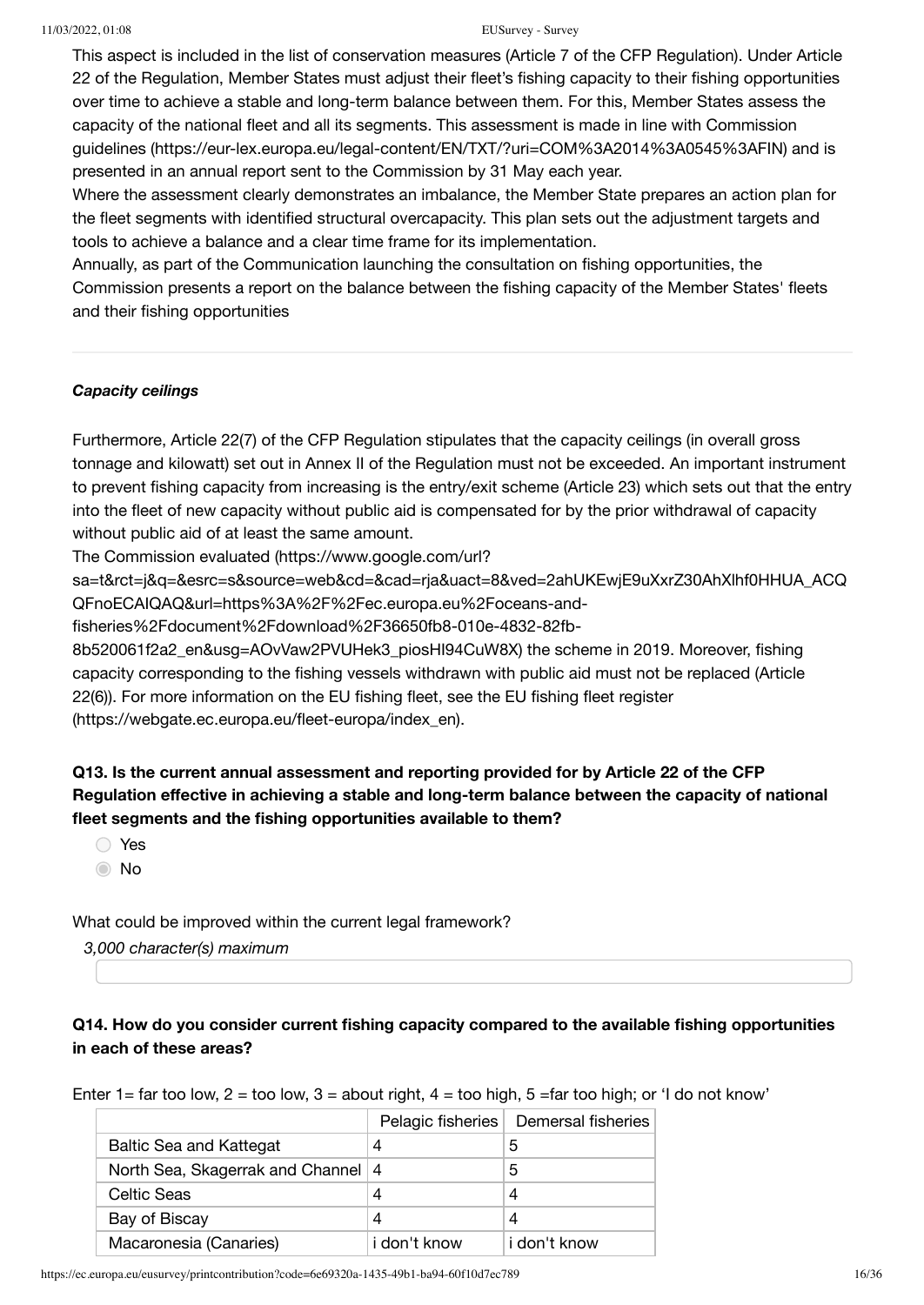| Macaronesia (Azores)  | i don't know | i don't know |
|-----------------------|--------------|--------------|
| Western Mediterranean | 4            | 5            |
| Central Mediterranean | 4            | 5            |
| Eastern Mediterranean | 4            | 5            |
| <b>Black Sea</b>      | i don't know | i don't know |

### **Q15. Member States can decide themselves on how to design the entry/exit scheme at national level. Please indicate whether:**

- $\bigcirc$  The situation should remain unchanged
- More guidance is needed from the Commission on the best ways to implement the scheme

### **Please explain**

### *3,000 character(s) maximum*

Fishing fleet capacity management, which is the responsibility of MS, has not reached the objective of achieving a balance between available fishing opportunities and fishing fleet capacity. There is a need to implement further instruments to prevent (real) fishing capacity from exceeding available fishing opportunities.

### **Aquaculture**

Aquaculture, unlike fisheries, is not an exclusive EU competence. However, the EU is still involved, applying rules to aquaculture activities such as those ensuring environmental protection or human and animal health.

In addition, in 2013, the Commission adopted non-binding strategic guidelines for the sustainable development of EU aquaculture. These served as the basis for EU countries to develop specific national strategic plans for aquaculture. The Commission works with EU countries through the 'open method of coordination' to promote the exchange of good practice among EU countries, including through technical seminars.

[In 2021, the Commission adopted new strategic guidelines \(https://eur-lex.europa.eu/legal](https://eur-lex.europa.eu/legal-content/EN/TXT/?uri=COM:2021:236:FIN)content/EN/TXT/?uri=COM:2021:236:FIN) and EU countries reviewed their national strategies in light of the [new guidelines. The European Maritime, Fisheries and Aquaculture Fund \(https://eur-lex.europa.eu/legal](https://eur-lex.europa.eu/legal-content/EN/TXT/?uri=uriserv:OJ.L_.2021.247.01.0001.01.ENG)content/EN/TXT/?uri=uriserv:OJ.L\_.2021.247.01.0001.01.ENG) (2021-2027) will continue to make funding available for EU aquaculture.

**Q16. Has the system of strategic coordination established in Article 34 of the CFP Regulation, and in [particular the strategic guidelines for a more sustainable and competitive EU aquaculture](https://eur-lex.europa.eu/legal-content/EN/TXT/?uri=COM:2021:236:FIN) (https://eur-lex.europa.eu/legal-content/EN/TXT/?uri=COM:2021:236:FIN) and the multi-annual strategic plans, contributed to the sustainable growth of EU aquaculture as set out in Article 34 of the CFP Regulation?**

- Yes
- ∩ No

**[Q17. How can the strategic guidelines for a more sustainable and competitive EU aquaculture](https://eur-lex.europa.eu/legal-content/EN/TXT/?uri=COM:2021:236:FIN) (https://eur-lex.europa.eu/legal-content/EN/TXT/?uri=COM:2021:236:FIN) adopted in 2021 be effective in further pursuing the sustainable growth of EU aquaculture in line with the objectives of the European Green Deal?**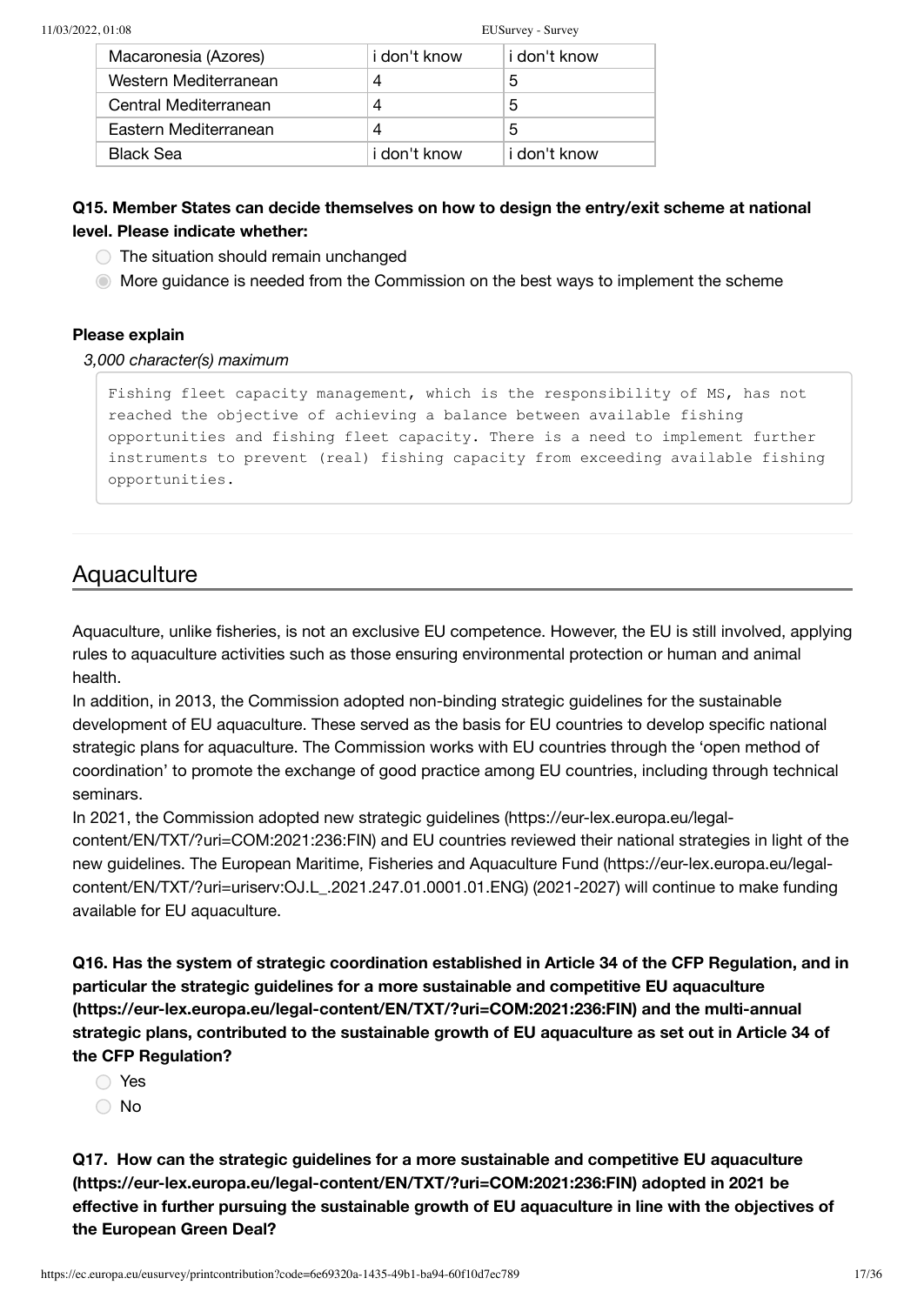*3,000 character(s) maximum*

## Regional cooperation on conservation measures – Regionalisation

The CFP recognises that dialogue with stakeholders has proven to be essential for achieving the CFP objectives. The 2013 CFP reform introduced a regionalised approach for the CFP. This entails a bottom-up approach to governance enabling:

- consultations with stakeholders via the advisory councils;
- enabling stakeholders to become involved in and take ownership of the CFP implementation process via the Member States (regional and expert groups), and the regional coordination groups [under the data collection framework. \(https://eur-lex.europa.eu/legal-content/EN/TXT/?](https://eur-lex.europa.eu/legal-content/EN/TXT/?uri=CELEX%3A32017R1004) uri=CELEX%3A32017R1004)

In addition, the CFP Regulation aims to ensure more control at regional and national level. Regionalisation allows EU countries with a management interest to propose detailed measures, which the Commission can then adopt as delegated or implementing act and transpose them into EU law (Article 18 of the CFP Regulation).

In 2018, the Commission published guidance on Article 11 (https://www.google.com/url? [sa=t&rct=j&q=&esrc=s&source=web&cd=&cad=rja&uact=8&ved=2ahUKEwjq1ebr9v7zAhUHs6QKHQUrBx4](https://www.google.com/url?sa=t&rct=j&q=&esrc=s&source=web&cd=&cad=rja&uact=8&ved=2ahUKEwjq1ebr9v7zAhUHs6QKHQUrBx4QFnoECAoQAQ&url=https%3A%2F%2Fec.europa.eu%2Ftransparency%2Fregdoc%2Frep%2F10102%2F2018%2FEN%2FSWD-2018-288-F1-EN-MAIN-PART-1.PDF&usg=AOvVaw25BmUrdo8i5iZCyf96IOH4) QFnoECAoQAQ&url=https%3A%2F%2Fec.europa.eu%2Ftransparency%2Fregdoc%2Frep%2F10102%2 F2018%2FEN%2FSWD-2018-288-F1-EN-MAIN-PART-1.PDF&usg=AOvVaw25BmUrdo8i5iZCyf96IOH4) of the Regulation on adopting conservation measures for Natura 2000 sites and for the purposes of the Marine Strategy Framework Directive, providing for good practices already to be considered in this process.

### *Technical Measures Regulation*

This topic has already been extensively discussed with you as a stakeholder in the context of the recently [published Commission report on the implementation of the Technical Measures Regulation \(https://eur](https://eur-lex.europa.eu/legal-content/EN/TXT/?uri=COM:2021:583:FIN)lex.europa.eu/legal-content/EN/TXT/?uri=COM:2021:583:FIN). This report specifies that the Technical Measures Regulation introduced results-based approaches supported by 'regionalisation', setting out the general rules that apply to all EU waters, and provided for the adoption of technical measures that respond to the regional characteristics of fisheries.

This results-based regionalisation approach was conceived under the CFP in order to bring decisionmaking closer to the fishers. It also encourages Member States and the fishing sector to play an active role in making and implementing decisions. The variety of joint recommendations already put forward demonstrates that regionalisation can be effective and suitable for providing targeted and tailor-made technical measures.

Member States have demonstrated that regional cooperation can be swift and efficient. However, improvements are needed in terms of speed and ambition when it comes to developing and agreeing joint recommendations on measures aimed at improving selectivity or restricting fisheries in order to contribute to EU environmental legislation.

### *Overview of regionalisation*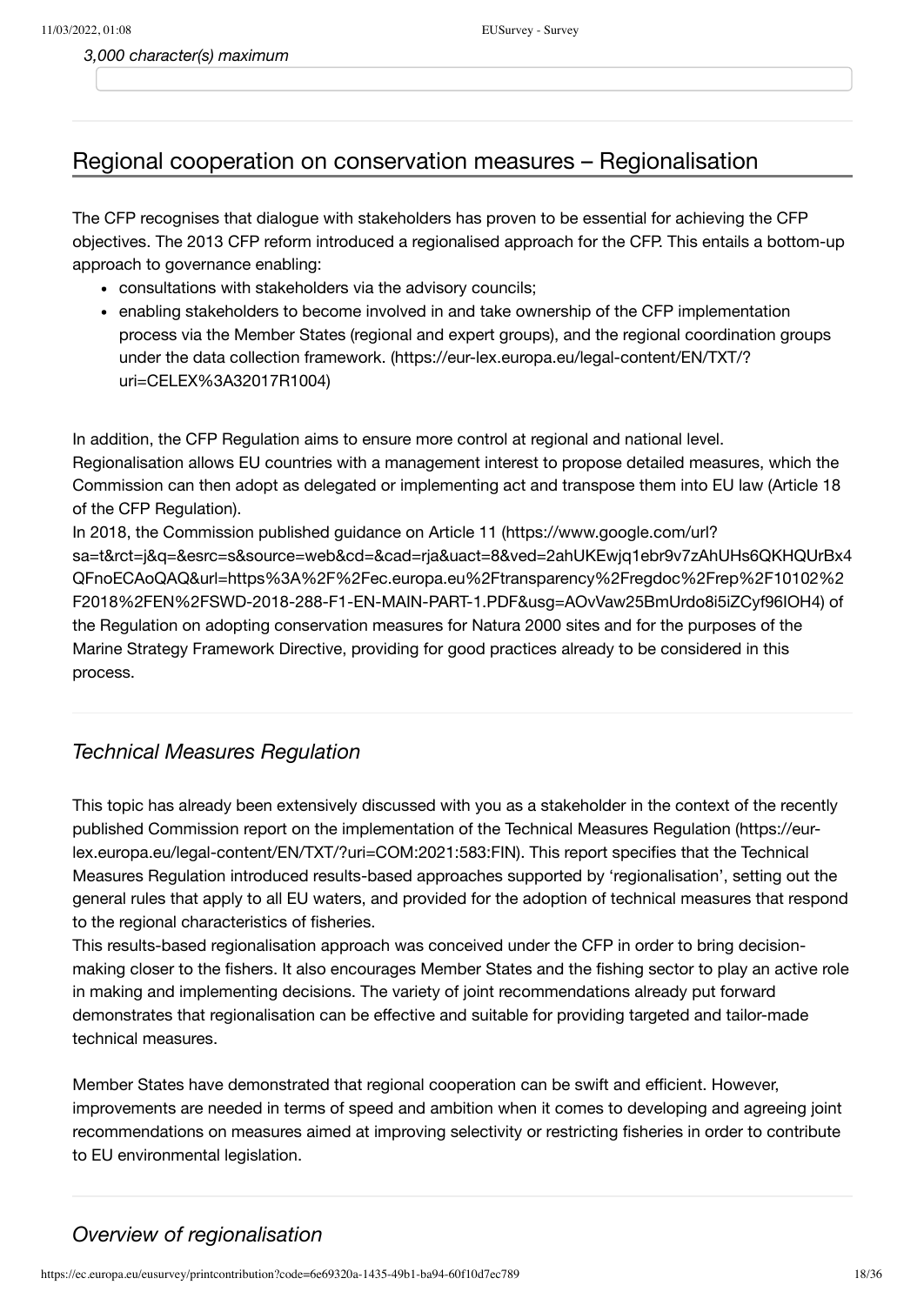Another initiative in which the advisory councils and the Member States regional groups have been consulted is a study currently being carried out by DG MARE and CINEA to provide a comprehensive overview of how the regionalisation process works under the CFP. This initiative also covers the joint recommendations put forward by Member States specifying the details of how the landing obligation is being implemented, as well as the conservation measures necessary for compliance with obligations under EU environmental legislation.

Specifically raised in Article 3 of the CFP Regulation on principles of good governance was:

- the appropriate involvement of stakeholders, in particular advisory councils, at all stages from conceiving to implementing the measures;
- the importance of taking into account the regional characteristics, through a regionalised approach.

While the regionalisation approach under the CFP has been applied to shaping and refining regional measures within the EU, it does not include third countries (e.g. Norway, United Kingdom, southern Mediterranean countries such as Morocco and Algeria) in this decision-making process. This can pose particular challenges for the Commission who represents the EU in international consultations and negotiations for fisheries both in terms of timing and content.

### **Q18. To what extent (1 to 5) have the changes to a more regionalised approach to EU decision and policy making improved the CFP's implementation?**

|                                                                                      | 1.<br><b>Not</b><br>at all | 2.<br>Po<br>orly | 3.<br>Moder<br>ately | $\overline{4}$ .<br>Incom<br>pletely | 5.<br>Fu<br>lly | don't<br>know |
|--------------------------------------------------------------------------------------|----------------------------|------------------|----------------------|--------------------------------------|-----------------|---------------|
| On collecting data on commercial fish stocks                                         |                            |                  |                      |                                      | O               |               |
| On monitoring incidental catches of sensitive<br>species and impacts on habitats     |                            | $\bigcirc$       |                      | 0                                    | 0               |               |
| On implementing the landing obligation                                               | $\bigcirc$                 | 0                | O                    | 0                                    | C               |               |
| On implementing the technical measures                                               |                            | C .              | $\bigcirc$           | 0                                    | 0               |               |
| On implementing Natura 2000 areas and other<br>measures under the Habitats Directive | ◯                          | С.               |                      | 0                                    | 0               |               |
| On implementing measures under the Marine<br><b>Strategy Framework Directive</b>     | $\bigcirc$                 | С.               |                      |                                      | 0               |               |
| Other - please explain                                                               |                            |                  |                      |                                      | С.              |               |

### **Q19. Would you see the need for further improving the decision-making process?**

Yes

No

Please specify examples of good practice, and possible governance improvements within the existing legislative framework.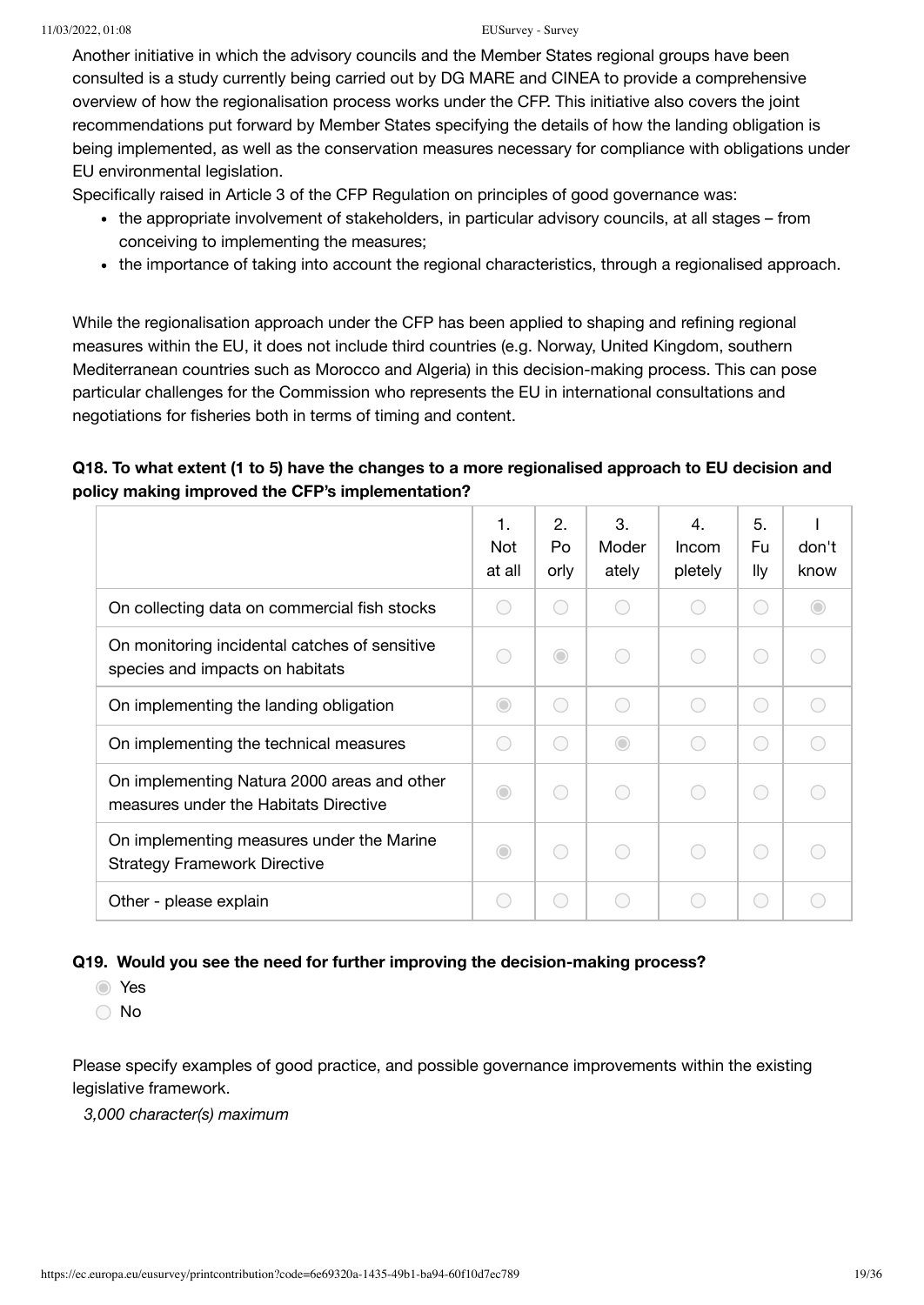Despite the CFP's intent to establish a long-term, multiannual framework for fisheries management that would deliver environmental sustainability as a basis for socio-economic benefits, the implementation of the policy retains a shortterm approach, rooted in annual decisions on fishing limits and exposed to sustained attempts by Member States, the fishing industry and even the European Parliament to erode the ambition of the CFP Regulation. Simultaneously, the policy lacks climate considerations, and has failed to ensure coherence and compliance with EU environmental law. To address these shortcomings:

MS should include impact assessments in their joint regional recommendations to understand their consequences and establish how the proposed measures would contribute to achieve the CFP objectives. The EC should request scientific advice regarding the climate and ecosystem impacts of fisheries management decisions, including the setting of fishing opportunities, in the different sea basins.

The EC should propose fisheries management measures when there is sufficient scientific evidence of a problem and when MS fail to come to a timely agreement.

The EC should not hesitate to use more delegated and implementing acts when the regionalisation process fails, and not shy away from emergency conservation measures.

The EC and MS should reject Advisory Councils' (ACs) advice that undermines the CFP objectives, for example when ACs support TACs above scientific advice. MS and ACs should ensure that the regionalisation process leads to strong and effective measures by applying the precautionary principle and high scientific standards when drafting and evaluating joint recommendations.

The EC should be more proactive, monitor AC functionality and intervene when necessary. It should also provide clear protocols for the development and presentation of advice.

The EC should share and encourage good practices and governance to promote respect and a balanced representation of stakeholders in ACs. AC members should support impartial secretariats and rotating chairpersons to increase transparency. The EC should organise annual performance reviews for ACs: an independent, uniform audit to assess ACs' functioning and their contributions to the CFP implementation.

How would you see your role in the frame of the Member States regional groups? Would you see a need for stepping up the involvement of the various stakeholders in the frame of the Member States regional groups?

*3,000 character(s) maximum*

**Q20. How can regionalisation feed into consultations with neighbouring third countries where necessary to take effective measures for stocks of common interest? Please give examples of good practice that you have encountered.**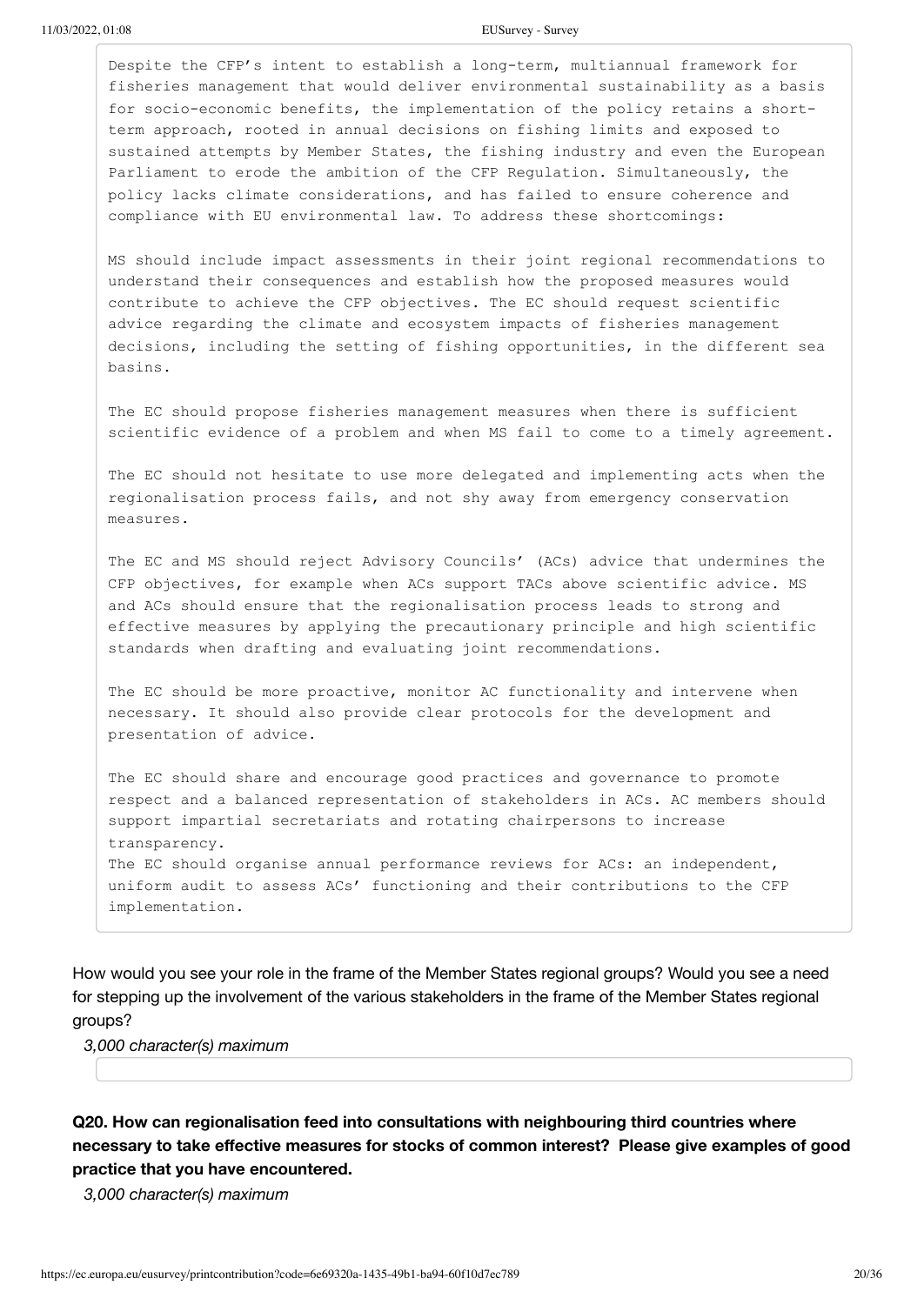Regionalisation has not led to achieving the CFP's objectives in EU waters, and it would thus be a mistake to replicate the same model for shared stocks. The EC has the exclusive power to represent the EU in international negotiations, based on a mandate from the Council. As the Guardian of the Treaties, the Commission should ensure that the mandate, and the EU position it defends, is consistent with the requirements of the CFP. ACs can feed into the process via preparatory stakeholder consultations but should not interfere with the negotiation process.

Instead, transparency of negotiations with third countries should be substantially improved in line with the Aarhus Convention on access to information and public participation, so that all stakeholders and citizens can scrutinise the process and observe that the EU position is fully in line with the CFP. The EU should publish the underpinning scientific advice, management proposals, negotiations, positions of the parties and decisions for public scrutiny, with access guaranteed for all stakeholders.

In consultations with third countries, the EU should avoid unilateral processes. The United Nations Convention on the Law of the Sea (UNCLOS) determines that collaboration on management must be multilateral when more than two coastal states have a stake in a given fish population, or fishery, in order to ensure transparency across all relevant states.

### External dimension

### International ocean governance agenda

In 2016, the European Commission and the EU's High Representative for Foreign Affairs and Security Policy presented a joint communication on international ocean governance. This is an agenda for the future of our oceans, specifying 50 actions for safe, secure, clean and sustainably managed oceans in Europe and around the world under 3 policy pillars. The communication is an integral part of the EU's response to the United Nations' 2030 Agenda for Sustainable Development, in particular Sustainable Development Goal 14: 'to conserve and sustainably use the oceans, seas and marine resources' (SDG14). It also contributes to the European Green Deal. We will revamp the 2016 International Ocean Governance Agenda by tabling a Joint Communication setting out an action plan on international ocean governance, addressing key threats such as pollution, climate change impacts and biodiversity loss. It will send a strong message that the EU is leading on the implementation of global commitments, as set out in the 2030 Agenda on Sustainable Development Goals.

In 2020, the EU launched the International Ocean Governance (IOG) Forum and a targeted consultation, to assess development needs and options for action in light of today's challenges and opportunities in [international ocean governance. The Commission recently published a summary of this consultation](https://op.europa.eu/en/publication-detail/-/publication/2b5d5085-6b55-11eb-aeb5-01aa75ed71a1) (https://op.europa.eu/en/publication-detail/-/publication/2b5d5085-6b55-11eb-aeb5-01aa75ed71a1). There are no questions in this questionnaire regarding international ocean governance. However, the EU has continued to implement its agenda on international ocean governance for the conservation and sustainable use of oceans and seas. Some of its central components are the promotion of sustainable fisheries beyond EU jurisdiction in international fora and bodies and through bilateral relations, and the fight against illegal, unreported and unregulated (IUU) fishing. It is based on international rules and obligations, and CFP principles and objectives, together with some specific objectives, such as policy coherence and promoting a level playing field.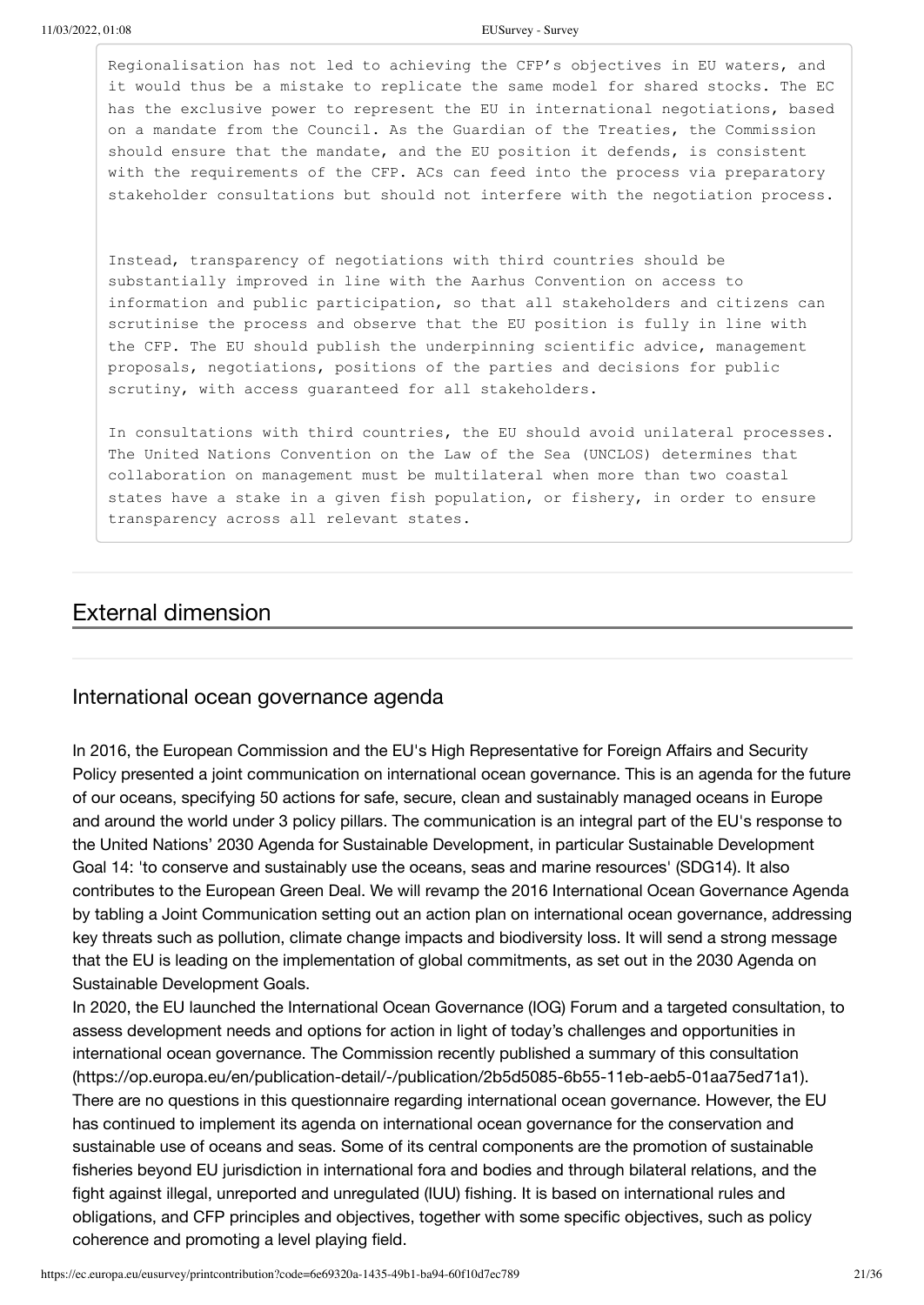### Preventing harmful fishing practices

The international dimension of the CFP focuses on three areas:

- to **prevent, deter and eliminate illegal, unreported and unregulated fishing** (IUU Regulation [\(https://eur-lex.europa.eu/eli/reg/2008/1005/oj\)\). By doing this, it actively supports the reforms o](https://eur-lex.europa.eu/eli/reg/2008/1005/oj)f fisheries controls by partner countries to effectively fight against IUU fishing in line with their international obligations to ensure compliance with conservation and management measures.
- Through **sustainable fisheries partnership agreements** (SFPAs), the EU gives support to fisheries management and control in partner countries in exchange for fishing rights. As a member of the World Trade Organization, the EU remains strongly committed to reaching an agreement to prohibit harmful fisheries subsidies.
- The EU, represented by the Commission, plays an active role in the **regional fisheries management organisations** (RFMOs). These organisations regulate regional fishing activities in the high seas.

In 2021, a public and targeted stakeholder consultation (https://ec.europa.eu/info/law/better[regulation/have-your-say/initiatives/12728-Fisheries-evaluation-of-the-EU-s-sustainable-fisheries](https://ec.europa.eu/info/law/better-regulation/have-your-say/initiatives/12728-Fisheries-evaluation-of-the-EU-s-sustainable-fisheries-partnership-agreements-SFPAs-/public-consultation_en)partnership-agreements-SFPAs-/public-consultation\_en) was conducted for the SFPAs and therefore they are not covered by this questionnaire.

Beyond its involvement in RFMOs and SFPAs, the EU is also bound by Article 33 of the CFP Regulation to engage with third countries on stocks of common interest in order to ensure that those stocks are managed in a sustainable manner. In particular, the EU will endeavor to establish bilateral or multilateral agreements with third countries on joint management of stocks, including:

- the establishment, where appropriate, of access to waters and resources and conditions for such access
- the harmonisation of conservation measures
- the exchange of fishing opportunities.

Each year, the Commission, on behalf of the EU, engages in such bilateral or multilateral negotiations, e.g. with Norway, the United Kingdom, the Faroe Islands and other coastal countries.

### **Q21. How could the EU further improve the performance of the RFMOs in sustainably managing fisheries resources?**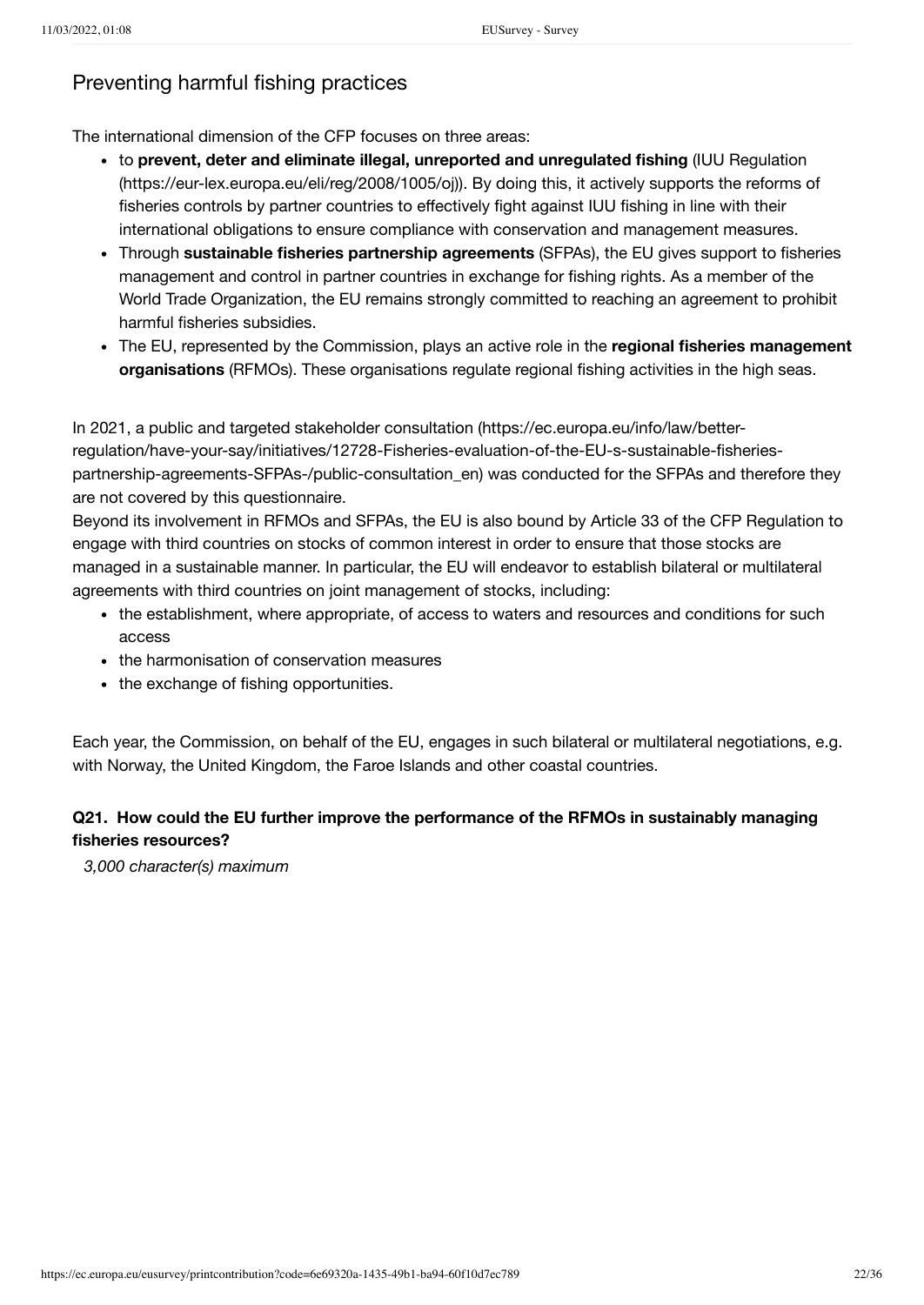The internal and external dimensions of the CFP are not sufficiently aligned. Recommendations for improvement include:

The EU should lead by example and show a consistent approach to its own standards when acting in RFMOs and under international conventions (e.g. HELCOM, OSPAR, UNEP-MAP, BSC, ICCAT, GFCM, NAFO, NEAFC and others).

The EU should improve coherence between RFMO measures and other international frameworks (CITES, Regional Seas Conventions) to provide a strong legal framework for the protection and conservation of sensitive species and habitats.

In accordance with articles 29 and 30 of the CFP, the EU must ensure better compliance with scientific advice, promote an ecosystem-based approach to fisheries management, minimise bycatch and avoid endless quota allocation discussions through the adoption of harvest strategies for most of RFMO managed stocks.

The EU should continue to push for the adoption of and compliance with anti-IUU measures and regulations. This includes (1) continue leading on promoting transparent fisheries governance at a global level; (2) build alliances with RFMO CPCs in intensifying efforts to effectively implement measures for tackling IUU fishing practices; and (3) establish (when not in place) and enforce RFMO measures that would trigger action against CPCs in cases of non-compliance. Essential measures to increase transparency and tackle IUU fishing in RFMOs can be found in this position paper: https://www.fishforward.eu/wpcontent/uploads/2021/03/WWF\_2019\_achieving-transparency-and-combating-iuufishing-in-rfmos.pdf .

**Q22. To what extent (1 to 5) are RFMOs well equipped to face the challenges of climate change and protection of ecosystems, pollution, alien species, etc.?** All these new factors are influencing the management of fisheries.

|      |  | 1. Not at all 2. Poorly 3. Moderately 4. Incompletely 5. Fully 1do not know |  |
|------|--|-----------------------------------------------------------------------------|--|
| Q22. |  |                                                                             |  |

#### Please explain

*3,000 character(s) maximum*

### **Q23. Do the SFPA's ensure that the CFP objectives are achieved?**

◯ Yes

◯ No

**O** Partly

Please explain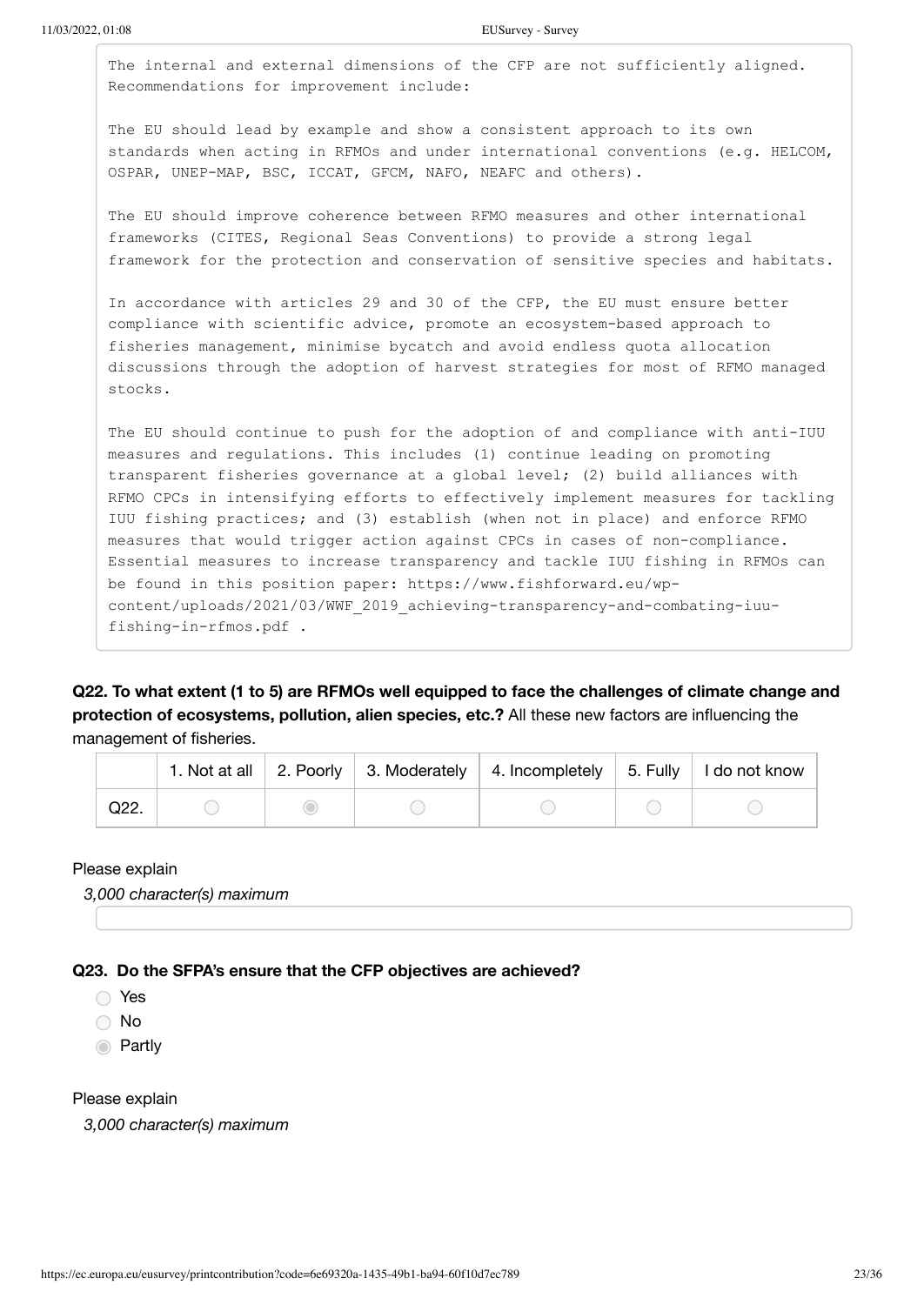SFPAs present an opportunity to better align the CFP's internal and external dimension, but they need improvement as well as harmonisation of conservation measures: The EU should translate critical CFP objectives (including plans for reduction of discards, data collection of bycatch, precautionary and ecosystem-based approach, and other sustainability principles) in all future Sustainable Fisheries Partnership Agreement (SFPAs). The EU should embed in SFPAs a requirement for coastal States to improve transparency (i.e. number of vessels, catches, bycatch) beyond the sole EU fleets by publishing other access agreements (private and public), as well as information on joint ventures and chartering arrangements in line with Article 238 of the 2019 United Nations General Assembly Resolution 74.18. In SFPAs, the EC and the MS must ensure the non-discriminatory treatment of EU fleet vis-à-vis other foreign fleets; all technical measures that are applied to the EU fleet must be applied equally to all foreign industrial fleets in the waters of the given coastal State. The EC and the MS should better align the external dimension of the CFP with EU trade policy, for example by using the option to suspend preferential tariffs if an IUU yellow card is issued. The EU should improve the traceability of all seafood products (including imports and processed and prepared products) in the revised Control Regulation and in the upcoming Sustainable Corporate Governance, to ensure that seafood imports meet EU standards on sustainability, human rights and labour conditions, and are accompanied by information on the fishing area, the vessel's IMO number and the fishing gear used.

The EC should propose additional legislation to tackle the use of flags of convenience by EU nationals and abusive reflagging.

### **Q24. To what extent (1 to 5) is the EU position in its negotiations with third countries like Norway or the UK aligned with the CFP principles?**

|      |  | 1. Not at all $\vert$ 2. Poorly $\vert$ 3. Moderately $\vert$ 4. Incompletely $\vert$ 5. Fully $\vert$ | ∣ I do not know |
|------|--|--------------------------------------------------------------------------------------------------------|-----------------|
| Q24. |  |                                                                                                        |                 |

Please explain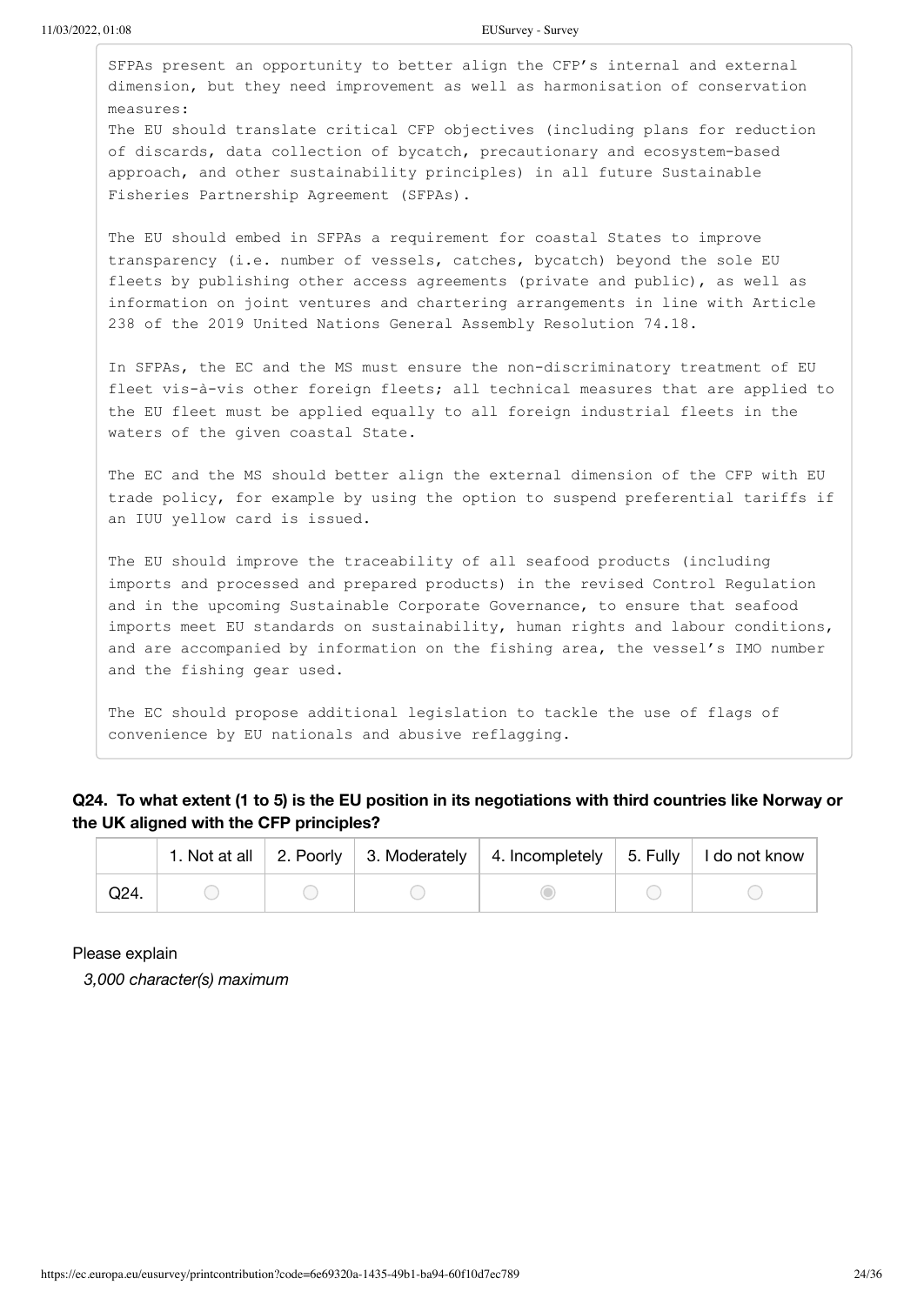International agreements for Northeast Atlantic shared stocks have largely underperformed. The frequent lack of agreement on stock shares led to the setting of unilateral quotas which exceed the agreed TAC and/or the scientific advice, resulting in overfishing. The EU position when negotiating fishing limits for shared stocks is not always aligned with the requirements of the CFP. This situation must improve significantly to comply with the CFP.

ICES highlights the ongoing critically depleted status of several key fish stocks, many of which are now jointly managed with the UK. The EC must ensure that the legal obligations of the CFP are upheld in the negotiations, i.e., that total fishing limits for all exploited fish populations do not exceed the scientifically advised levels in line with the CFP's sustainability objectives. The EU and coastal states should use the best available, peer-reviewed scientific advice from independent institutions recognised at the international level, ICES. Long-term management should be the underlying approach, and multiannual harvest strategies should therefore be agreed as a matter of priority.

The EU should resolve the sharing issues of pelagic stocks (mackerel, herring, and blue whiting) with coastal states, and ensure that the overall catches for each stock do not exceed scientific advice and in no case lead to unilateral quota increases.

Transparency principles should be applied to the negotiations with the UK, Norway and other coastal states, in line with the Aarhus Convention.

### Market and trade (common market organisation)

The common organisation of the EU's fisheries market strengthens the role of the actors on the ground: consumers receive information on the products sold on the EU market, and operators apply the same [rules, regardless of the product's origin. The Common Market Organisation Regulation \(https://eur](https://eur-lex.europa.eu/legal-content/EN/TXT/?qid=1424680663995&uri=CELEX:32013R1379)lex.europa.eu/legal-content/EN/TXT/?qid=1424680663995&uri=CELEX:32013R1379) covers five main areas:

- 1) organisation of the sector
- 2) marketing standards
- 3) consumer information
- 4) competition rules
- 5) market intelligence.

[As regards market intelligence, the Commission set up the European Market Observatory for Fishery and](https://www.eumofa.eu/) Aquaculture (https://www.eumofa.eu/) products to contribute to market transparency and provide market intelligence to all actors across the sector including policy makers.

The Commission must provide a report on the results of the application of the Common Market Organisation Regulation by 31 December 2022, and will be covered separately from the 2022 CFP report. There is also a separate consultation

[\(https://ec.europa.eu/eusurvey/runner/TargetedConsultation2022ReportCMO\)](https://ec.europa.eu/eusurvey/runner/TargetedConsultation2022ReportCMO) on this subject.

### Structural policy and support: EU funding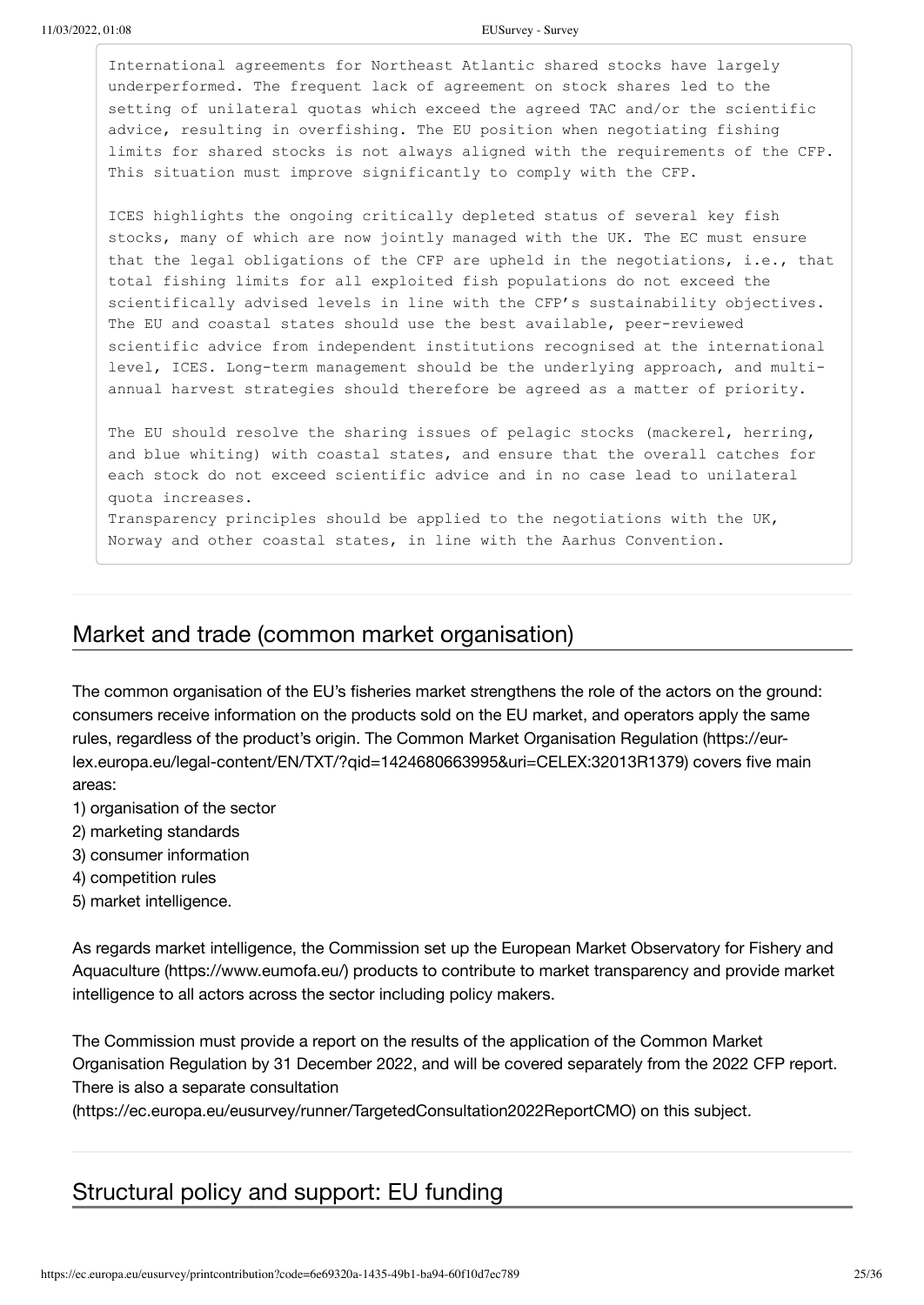[By 2024, the Commission will have evaluated the 2014-2020 European Maritime and Fisheries Fund](https://eur-lex.europa.eu/legal-content/EN/TXT/?uri=uriserv:OJ.L_.2014.149.01.0001.01.ENG) (https://eur-lex.europa.eu/legal-content/EN/TXT/?uri=uriserv:OJ.L\_.2014.149.01.0001.01.ENG). Therefore, no specific questions on this fund are included in this questionnaire.

[The 2021-2027 European Maritime, Fisheries and Aquaculture Fund \(https://eur-lex.europa.eu/legal](https://eur-lex.europa.eu/legal-content/EN/TXT/?uri=uriserv:OJ.L_.2021.247.01.0001.01.ENG)content/EN/TXT/?uri=uriserv:OJ.L\_.2021.247.01.0001.01.ENG) (EMFAF) is a key instrument for implementing the CFP and achieving its objectives. The EMFAF has 4 priorities:

1) fostering sustainable fisheries and restoring and conserving aquatic biological resources

2) fostering sustainable aquaculture activities, as well as processing and marketing fishery and aquaculture products, therefore contributing to food security in the EU

3) enabling a sustainable blue economy in coastal, island and inland areas, and fostering the development of fishing and aquaculture communities

4) strengthening international ocean governance and ensuring seas and oceans are safe, secure, clean and sustainably managed.

The EMFAF is currently in its programming phase, with Member States finalising their national programmes. This phase has been accompanied by the regional sea basin analysis [\(https://ec.europa.eu/transparency/documents-register/detail?ref=SWD\(2020\)206&lang=en\).](https://ec.europa.eu/transparency/documents-register/detail?ref=SWD(2020)206&lang=en) This document aims to provide Member States with a sea basin perspective of the key CFP challenges that need addressing through EMFAF funding.

### **Q25. Can you share examples of good practices or projects supported by the EMFF or that could be [supported by the EMFAF to help achieve the objectives of the European Green Deal – 'fit for 55](https://eur-lex.europa.eu/legal-content/EN/TXT/?uri=CELEX:52021DC0550) delivering EU's 2030 climate targets' (https://eur-lex.europa.eu/legal-content/EN/TXT/? uri=CELEX:52021DC0550)?**

*3,000 character(s) maximum*

The European Maritime and Fisheries Fund (EMFF) 2014-2020 contained important conditions for access to public funding, in a deliberate attempt by the EU to ensure that public funds would not contribute to increased overcapacity, overfishing and destructive fishing activities. Partly for this reason, Member States have failed to make full use of the EMFF, with a substantial proportion of the fund remaining unspent, and available resources to fund solutions for more selective fishing and the protection of marine habitats insufficiently utilised. Rather than incentivise a higher uptake of nature-positive funds by the Member States, the new European Maritime, Fisheries and Aquaculture Fund (EMFAF) 2021-2027 has removed many of these conditionalities, and will reintroduce harmful subsidies and exacerbate overfishing.

### **Q26. How do you see the role of public investment encouraging innovation and strengthening resilience in fisheries and aquaculture, in particular at local level?**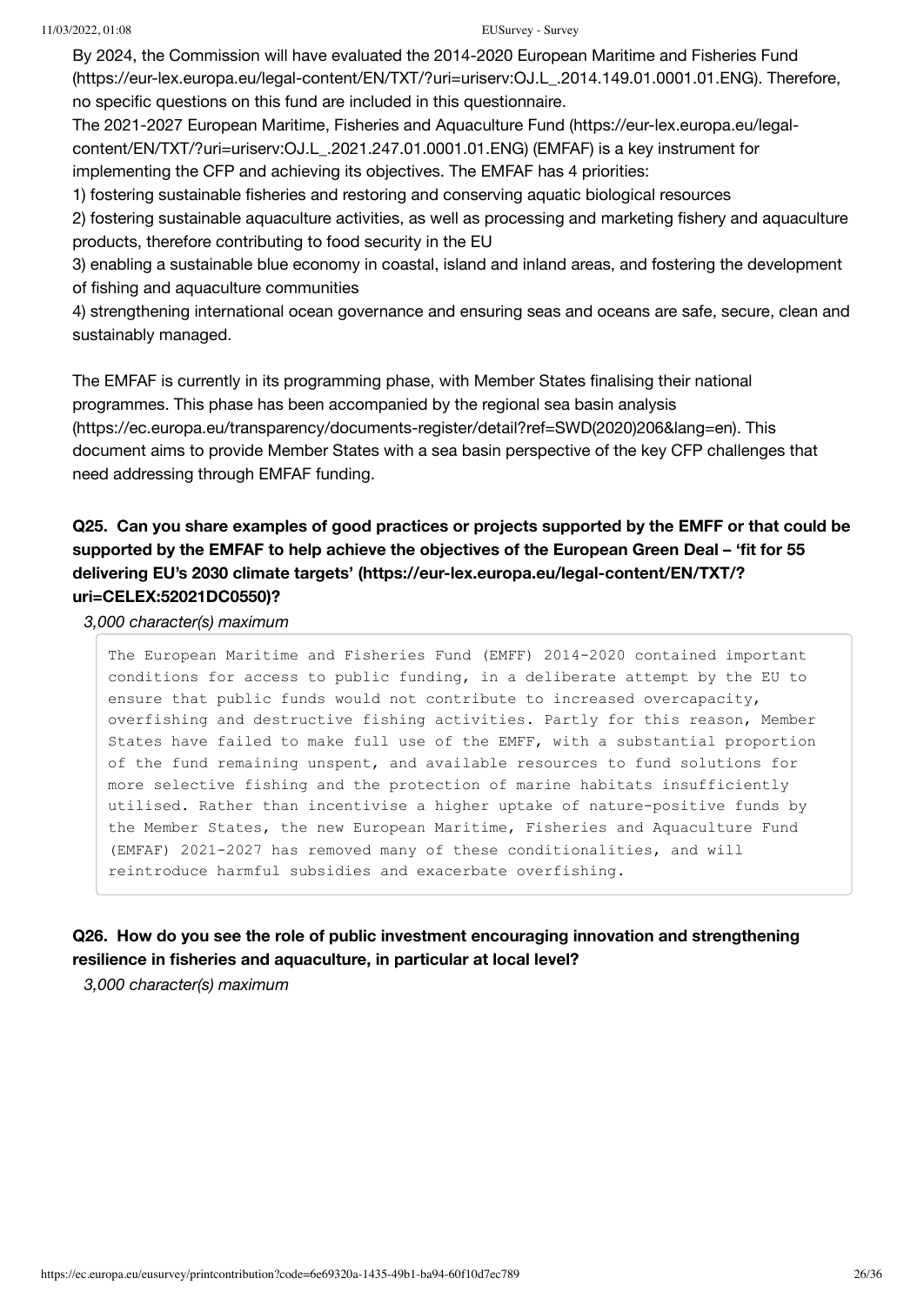The EC and the MS must ensure that EMFAF spending is in line with the environmental and sustainability objectives of the EU Green Deal and other EU legislation and that at least 25% of the Fund is spent for nature.

For instance: The MS should use EMFAF resources to control fishing activities, to collect data on the impact on fish populations and the marine environment, to find solutions to tackle environmental problems and to enhance our scientific knowledge of the marine environment.

The MS should provide technical assistance to low impact fishers to access EU funds.

The EC should also ensure that EMFAF is financing projects that are beneficial to the EU marine environment and linked to the restoration and conservation of the marine environment, as well as cooperation between fishers and scientists to create a culture of co-ownership of environmentally innovative projects.

### **Q27. Can you suggest projects that the EMFAF could support to facilitate generational renewal in the fishing and aquaculture sector?**

*3,000 character(s) maximum*

The EMFAF can support more sustainable fishing by funding projects that, for example: Fund a transition to sustainable, low impact fishing practices Promote diversification in the fisheries sector Fund tools and monitoring devices for collecting and processing more reliable and complete fisheries data Ensure compliance with the rules and enhance safety at sea by extending vessel tracking to all vessels Develop skills through training and demonstration More information and examples about specific investments that would benefit the ocean and the economy can be found here:

https://our.fish/publications/turning-the-tide-on-eu-seas-with-a-green-recovery/

### Blue Economy

The European Green Deal and the Recovery Plan for Europe will define the EU economy for many years, or even decades to come; and the EU's blue economy is fundamental to the efforts of both.

The blue economy, like every other sector, adheres to the European Green Deal, and is also indispensable in order to meet the EU's environmental and climate objectives. After all, the ocean is the main climate regulator we have. It offers clean energy and sustains us with oxygen, food, and many critical resources. To fully embed the blue economy into the Green Deal and the recovery strategy, the Commission has adopted [a new approach for a sustainable blue economy in the EU \(https://eur-lex.europa.eu/legal](https://eur-lex.europa.eu/legal-content/EN/TXT/?uri=COM:2021:240:FIN)content/EN/TXT/?uri=COM:2021:240:FIN).

Many activities take place in Europe's seas. At any given time, fishing, aquaculture, shipping, renewable energy, nature conservation, touristic activities and other uses compete for maritime space. Various initiatives under the European Green Deal and the biodiversity strategy affect the (future) use of the sea, for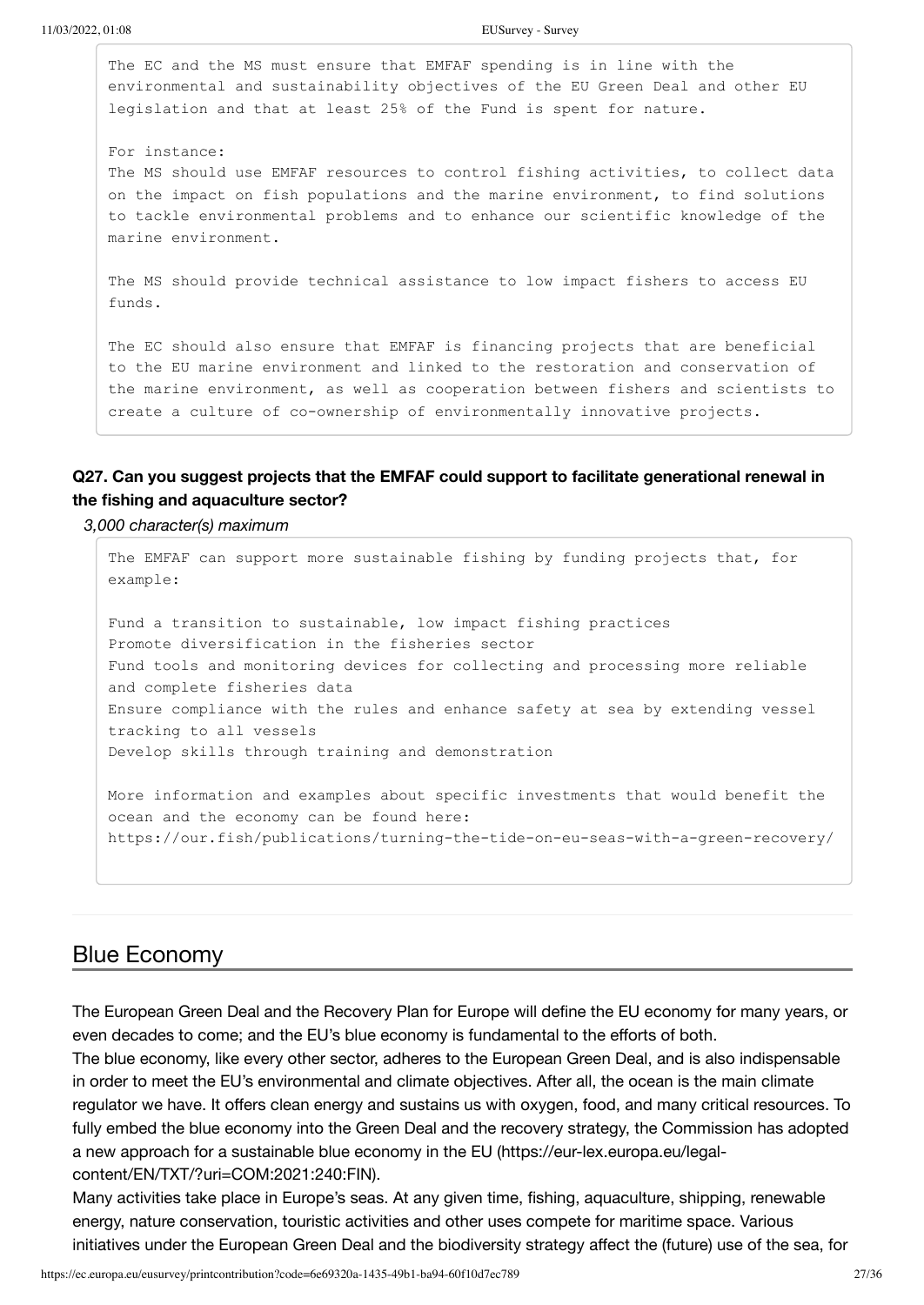example:

- [the EU strategy on offshore renewable energy \(https://ec.europa.eu/energy/topics/renewable](https://ec.europa.eu/energy/topics/renewable-energy/eu-strategy-offshore-renewable-energy_en)energy/eu-strategy-offshore-renewable-energy\_en)
- [the strategic guidelines for a more sustainable and competitive EU aquaculture \(https://eur](https://eur-lex.europa.eu/legal-content/EN/TXT/?uri=COM:2021:236:FIN)lex.europa.eu/legal-content/EN/TXT/?uri=COM:2021:236:FIN)
- the extension and effective management of marine protected areas [\(https://www.eea.europa.eu/themes/water/europes-seas-and-coasts/assessments/marine](https://www.eea.europa.eu/themes/water/europes-seas-and-coasts/assessments/marine-protected-areas)protected-areas).

That is why the EU has a [Directive on Maritime Spatial Planning \(https://eur-lex.europa.eu/eli/dir/2014/89\)](https://eur-lex.europa.eu/eli/dir/2014/89) which provides transparency and stability, and encourages investment and cross-border cooperation, including in relation to offshore wind energy developments. It lays down minimum requirements for the planning process and the maritime spatial plans, including stakeholder and transboundary consultation requirements.

The [European Maritime Spatial Planning Platform \(https://www.msp-platform.eu/\)](https://www.msp-platform.eu/), financed by the EMFAF, provides information on existing practices, processes and projects, carries out technical studies, and has a question and answer service.

Synergies between different human activities at sea come together in initiatives such as a European Blue Forum, as announced in the new approach for a sustainable blue economy.

### **Q28a. In what way do you see the synergies between the different human activities at sea, specifically between those activities falling under the CFP Regulation and the Maritime Spatial Planning Directive?**

*3,000 character(s) maximum*

**28b. Does the current EU legislation framework encourages such synergies to take place?**

- Yes
- ∩ No

**Q29. Is the current legislative framework sufficient to ensure that maritime space is used in such a way that helps achieve the objectives of the European Green Deal (e.g. sustainable seafood, sustainable energy, nature conservation and restauration)?**

*3,000 character(s) maximum*

### **Q30. What kind of impact have you experienced as a result of spatial planning initiatives or other human activities?**

- **Positive**
- O Negative
- **I** do not know

## Clean (& healthy) oceans

[This matter is linked to the targeted consultation on the action plan to conserve fisheries resources and](https://ec.europa.eu/eusurvey/runner/TargetedConsultationActionPlan2021) protect marine ecosystems (https://ec.europa.eu/eusurvey/runner/TargetedConsultationActionPlan2021) requesting the involvement in shaping the plan. The above-mentioned consultation will gather information and evidence on the current state of the conservation of sensitive species and habitats, and the availability and potential of innovative, more selective fishing gears and techniques. In addition, respondents are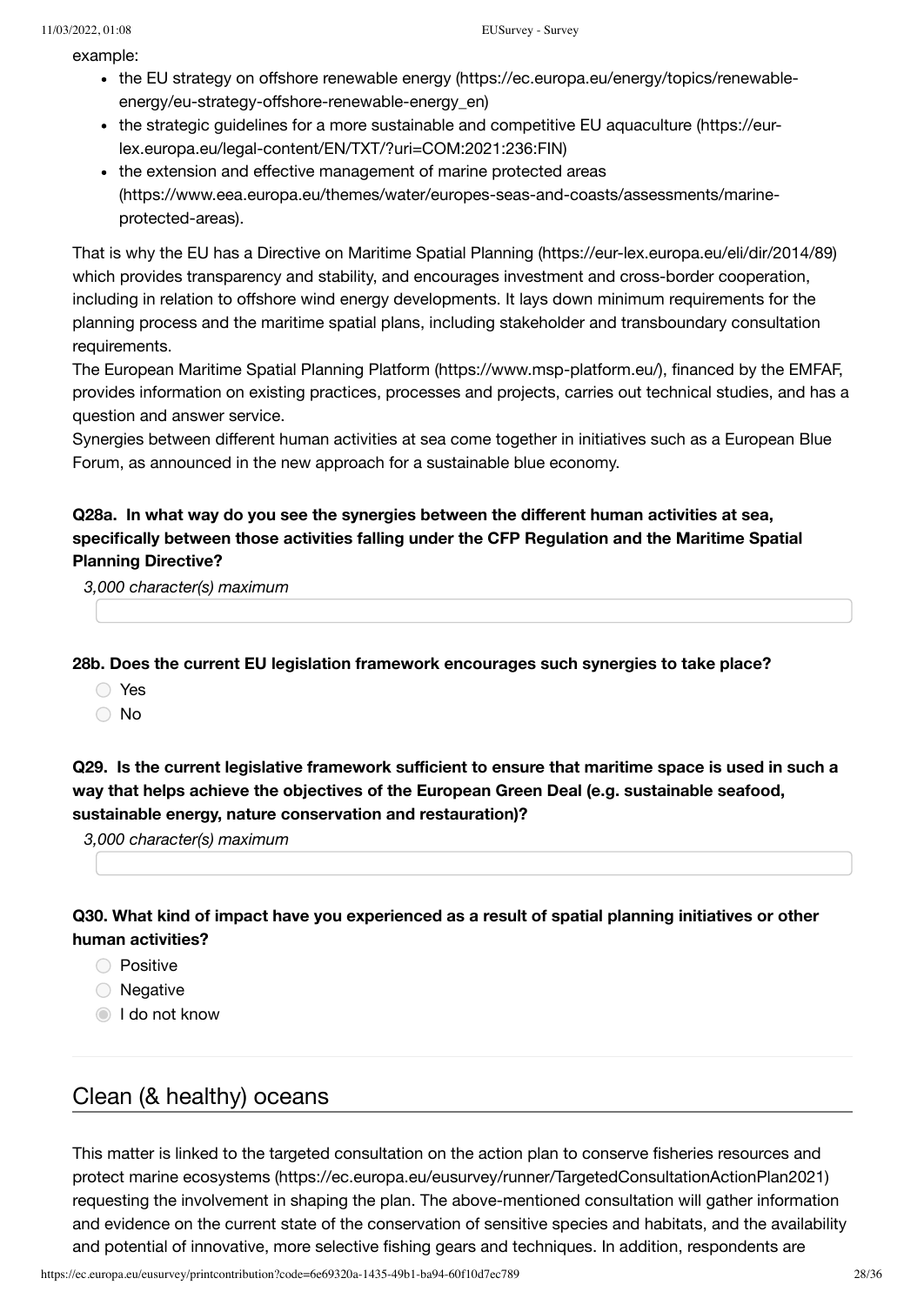#### 11/03/2022, 01:08 EUSurvey - Survey

asked for input and suggestions on actions that could improve the way the relevant fisheries and environmental legislation are managed, implemented and governed.

Clean oceans are oceans free from any type of pollution. Main types of pollution are:

- eutrophication (excess of nutrients pollution/ agricultural runoffs)
- contaminants (pesticides, heavy metals, toxins) underwater noise (oil drilling, shipping)
- ocean acidification (atmosphere CO2 dissolving in ocean)
- marine litter (plastic, wood, metal etc.).

To restore ocean health, the EU aims to regenerate and recover European marine ecosystems through actions to achieve cleaner marine waters, restore their rich biodiversity and make our blue economy climate friendly. The 2030 biodiversity strategy under the European Green Deal and the upcoming EU nature restoration instrument play a key role in triggering these actions on the ground. To help our oceans become clean and healthy, the CFP helps protect the marine environment, sustainably manage all commercially exploited species, and in particular achieve good environmental status for EU waters in line with the Marine Strategy Framework Directive's requirements. Clean oceans also mean more healthy and nutritious fish for people's plates.

More specifically on management measures under the CFP, the EU's efforts focus on, e.g.:

- 1. regulating fisheries to ensure fishing takes place at a sustainable level and to minimise negative impacts of fishing and aquaculture activities on marine ecosystems
- 2. [banning certain single-use plastic items and reducing the use of plastic in fishing gears \(https://eur](https://eur-lex.europa.eu/legal-content/EN/TXT/?uri=CELEX:32019L0904)lex.europa.eu/legal-content/EN/TXT/?uri=CELEX:32019L0904)
- 3. [encouraging ship operators to deliver all waste to ports \(https://eur-lex.europa.eu/legal](https://eur-lex.europa.eu/legal-content/EN/TXT/?uri=CELEX:32019L0883)content/EN/TXT/?uri=CELEX:32019L0883)
- 4. improving the rules on reporting of lost fishing gear (https://ec.europa.eu/oceans-and[fisheries/publications/decision-laying-down-format-reporting-data-and-information-fishing-gear](https://ec.europa.eu/oceans-and-fisheries/publications/decision-laying-down-format-reporting-data-and-information-fishing-gear-placed-market_en)placed-market\_en)
- 5. ensuring that the development of aquaculture in the EU does not significantly harm ecosystems and biodiversity.

Synergies between different human activities at sea come together in initiatives such as a European Blue Forum, as announced in the new approach for a sustainable blue economy.

### Clean oceans at international level

The Commission is also stepping up its commitment to the fight against marine litter at international level, including in the UN, G7, G20 and other international fora. It promotes regional cooperation with Regional Sea Conventions.

The Commission drives research to create innovative and impactful solutions for clean and healthy oceans. [The European Maritime, Fisheries and Aquaculture Fund \(https://eur-lex.europa.eu/legal-content/EN/TXT/?](https://eur-lex.europa.eu/legal-content/EN/TXT/?uri=uriserv:OJ.L_.2021.247.01.0001.01.ENG) uri=uriserv:OJ.L\_.2021.247.01.0001.01.ENG) (EMFAF) also includes as a priority, helping to strengthen international ocean governance and enabling seas and oceans to be safe, secure, clean and sustainably managed. The EMFAF provides support to develop solutions for restoring and maintaining ocean health and tackling marine litter. The fund compensates fishermen for bringing ashore waste caught in their nets rather than dumping it back into the sea.

Questions related to how the CFP contributes to environmental legislation, and to implementing the [Technical Measures Regulation \(https://eur-lex.europa.eu/legal-content/EN/TXT/?](https://eur-lex.europa.eu/legal-content/EN/TXT/?uri=CELEX%3A32019R1241)

uri=CELEX%3A32019R1241) and protecting sensitive species and habitats are not covered in this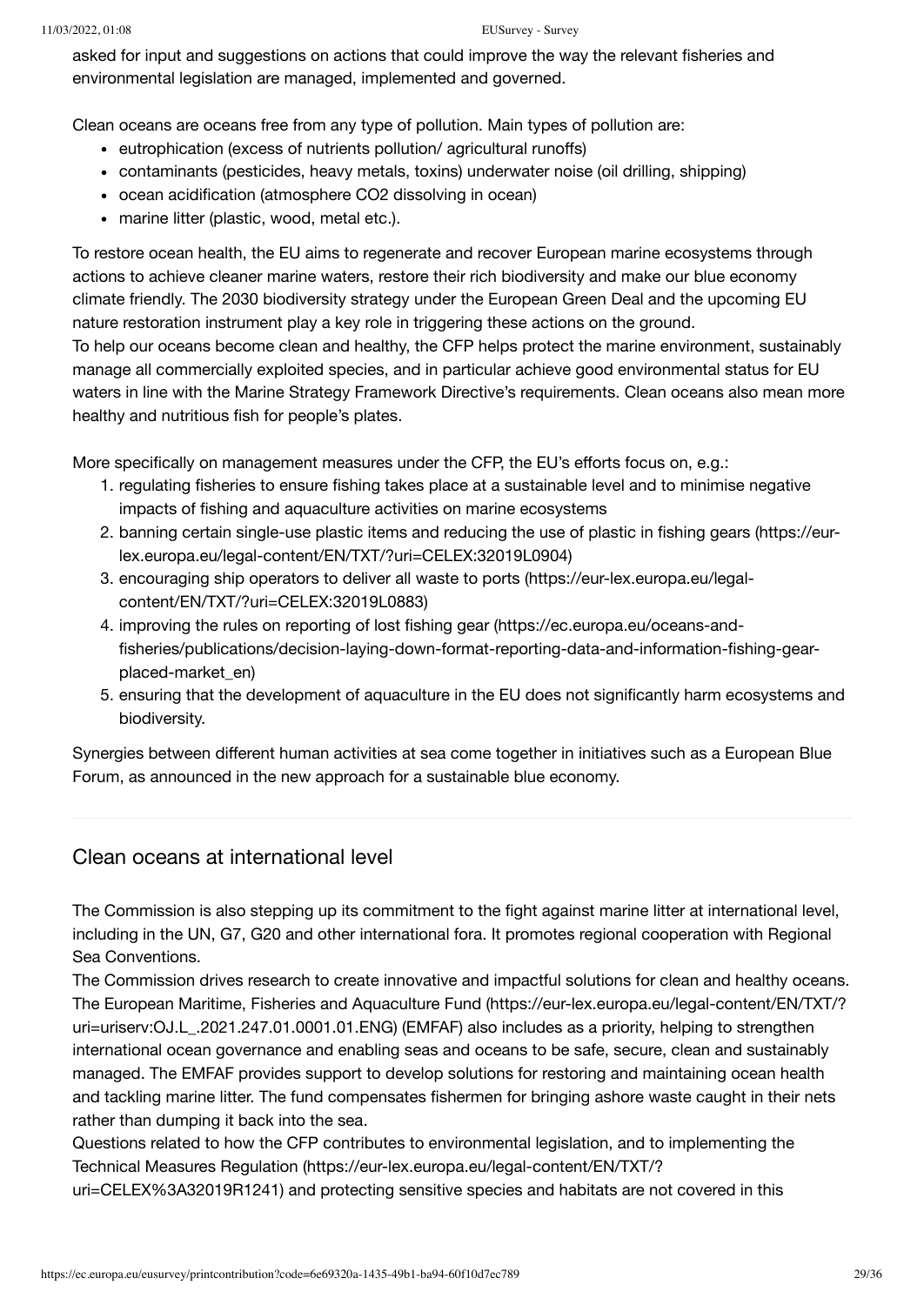[questionnaire. They are covered in the consultation on the action plan to conserve fisheries resources and](https://ec.europa.eu/eusurvey/runner/TargetedConsultationActionPlan2021) protect marine ecosystems (https://ec.europa.eu/eusurvey/runner/TargetedConsultationActionPlan2021) running in parallel.

### **Q31. What is the impact of pollution on the fishing- and aquaculture community?**

*Please select first which sector you want to answer for (both possible)*

- **□ Fishing community**
- Aquaculture community

### **Q32. How do the fishing community and/or the aquaculture producers work on to protect oceans (from pollution)?**

*Please select first which sector you want to answer for (both possible)* 

- **Fishing community**
- Aquaculture producers

**Q33. What further initiatives and actions could be taken, within the CFP's current legal framework, to support the objectives of ensuring clean oceans within fisheries and aquaculture management? Do you have any examples of good practice that you would like to share?**

#### *3,000 character(s) maximum*

### Social dimension

Under its objectives, the CFP Regulation sets out that *'… fishing and aquaculture activities….are managed in a way that is consistent with the objectives of achieving economic, social and employment benefits (…)", and that the "…CFP shall, in particular, … contribute to a fair standard of living for those who depend on fishing activities, … taking into account socio-economic aspects'.*

The collection of specific social data began in 2019. This resulted in a first report

(https://stecf.jrc.ec.europa.eu/reports/economic/-/asset\_publisher/d7Ie/document/id/2599029? [inheritRedirect=false&redirect=https%3A%2F%2Fstecf.jrc.ec.europa.eu%2Freports%2Feconomic%3Fp\\_p](https://stecf.jrc.ec.europa.eu/reports/economic/-/asset_publisher/d7Ie/document/id/2599029?inheritRedirect=false&redirect=https%3A%2F%2Fstecf.jrc.ec.europa.eu%2Freports%2Feconomic%3Fp_p_id%3D101_INSTANCE_d7Ie%26p_p_lifecycle%3D0%26p_p_state%3Dnormal%26p_p_mode%3Dview%26p_p_col_id%3Dcolumn-2%26p_p_col_pos%3D1%26p_p_col_count%3D2) id%3D101\_INSTANCE\_d7Ie%26p\_p\_lifecycle%3D0%26p\_p\_state%3Dnormal%26p\_p\_mode%3Dview% 26p\_p\_col\_id%3Dcolumn-2%26p\_p\_col\_pos%3D1%26p\_p\_col\_count%3D2) by the Scientific, Technical and Economic Committee for Fisheries on social data in the EU fisheries sector. The report covered, in particular, the profiles of the EU fleet's workforce in terms of age, nationality, education and gender. The next report will be published in 2022 and should pave the way for a more refined analysis of the social dimension of EU fisheries. It should also provide the tools to better take into account social aspects when proposing measures on fisheries management.

[The social dimension in fisheries also comes to the forefront in initiatives taken by the EU social partners](https://eur-lex.europa.eu/summary/glossary/social_partners.html) (https://eur-lex.europa.eu/summary/glossary/social\_partners.html) such as the agreement which led to the International Labour Organization's 'Work in Fishing Convention' being introduced into EU law (Directive 2017/159). Other aspects concern:

- the training of fishers
- safety of vessels
- the attractiveness of the sector for young fishers
- the international dimension.

### **Q34. What key social aspects should be taken into consideration when proposing/adopting fisheries management measures?**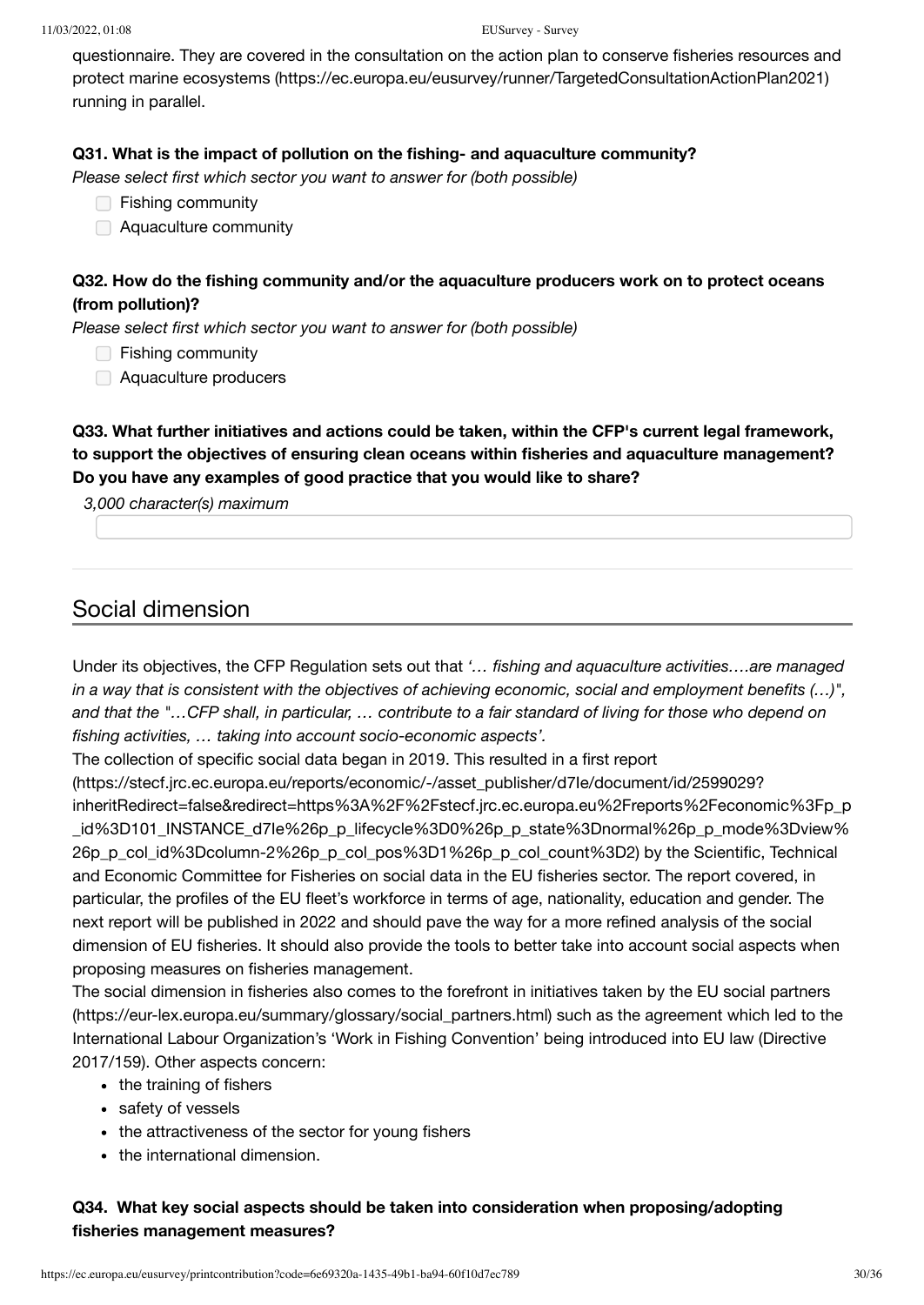*3,000 character(s) maximum*

### **Q35. What initiatives should be taken to further strengthen the CFP's social dimension within its current legal framework?**

*3,000 character(s) maximum*

### Climate change

The ocean-climate nexus is essential for the EU and forms an integral part of our policies, particularly the European Green Deal and the EU Agenda on International Ocean Governance. Both aspects i.e. mitigation and adaptation are crucial.

Strongly reduced greenhouse gas emissions need to be coupled with sustained and robust adaptation actions. The Commission proposed the EU's first ever Climate Law which enshrines our commitment to reaching climate neutrality by 2050. The EU also agreed to reduce greenhouse gas emissions by at least [55% by 2030. With regards to adaptation, the ocean is an integral part of our new adaptation strategy](https://eur-lex.europa.eu/legal-content/EN/TXT/?uri=COM:2021:82:FIN) (https://eur-lex.europa.eu/legal-content/EN/TXT/?uri=COM:2021:82:FIN), including fisheries and aquaculture.

From a fisheries and aquaculture perspective, climate change should then be looked at having in mind the two following objectives:

- 1. adapting the fisheries and aquaculture sector, as well as the overarching regulatory framework, to changes in climatic and environmental conditions
- 2. reducing greenhouse gas (GHG) emissions from the fisheries and aquaculture sector, to mitigate the scope of climate change.

DG MARE and CINEA contracted two studies on this topic to be delivered in 2022. The purpose of the first study is to:

- assess the resilience of the fisheries system to climate driven stress and investigate whether the current management regime under the CFP is robust
- evaluate to what extent fishing strategies for rebuilding stocks can help improve energy use and efficiency
- assess the potential for reducing fisheries GHG emissions by technical means.

The purpose of the second study is to:

- explore, via a case study approach, whether the value chain (post-harvest) can be made more resilient to impacts of climate change
- identify how operators in the value chain can improve their resource efficiency and reduce their emissions of GHG.

Another study DG MARE is launching will assess the potential of shellfish and algae to recycle nutrients and to estimate the greenhouse gas emissions generated by their production. With increasing changes in climate, there is still little understanding of the short and long term impacts on (commercial) fish stocks. However, any guidance must take into account potential changes in geographical distribution, change in biomass reference points, change in species relationships, changes in the abundance and diversity of nonindigenous species, as well as changes in productivity of a fish stock.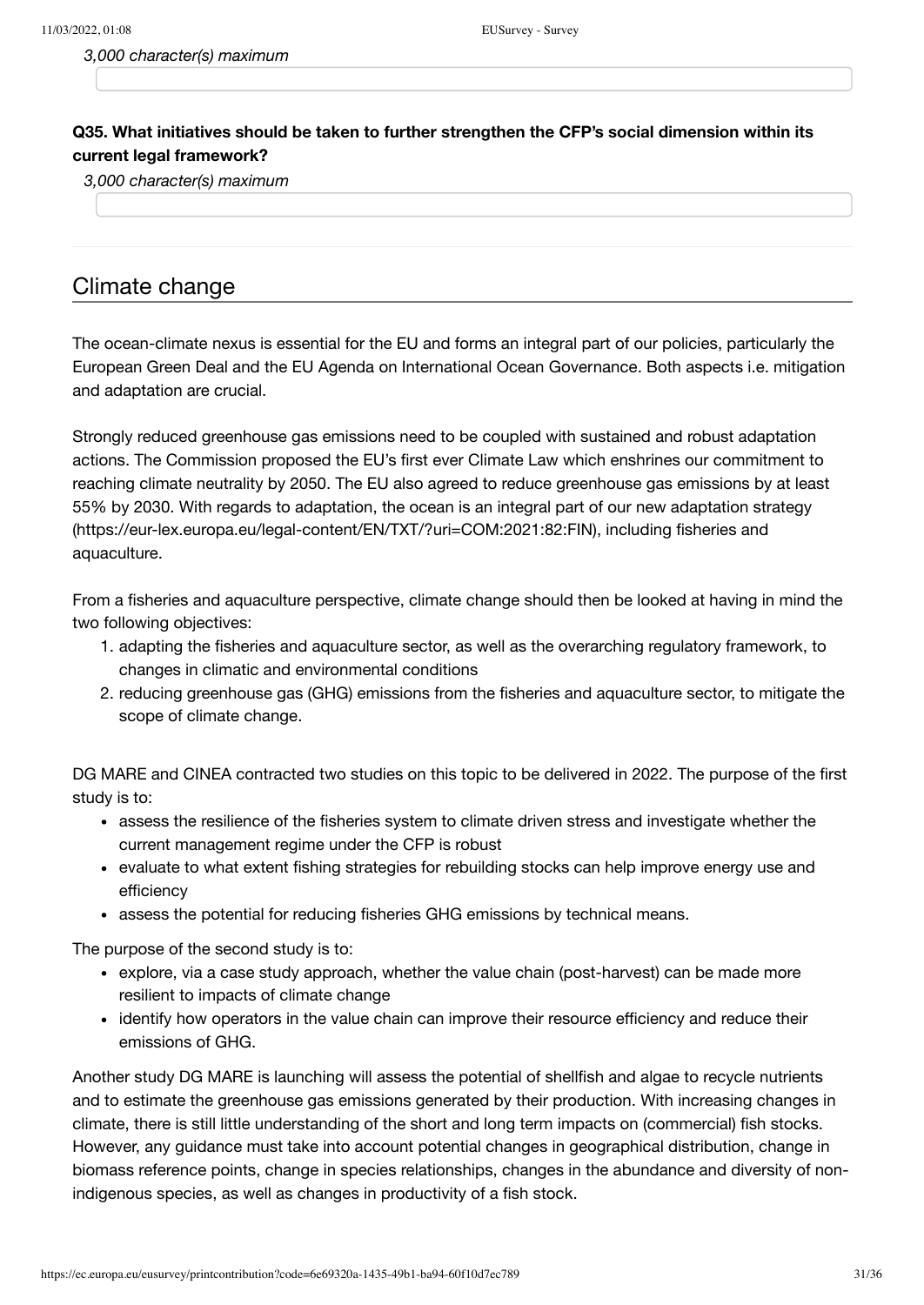**Q36. What challenge(s) do you face or are you aware of in relation to climate change in EU fisheries and EU aquaculture?**

*Please select first which sector you want to answer for (both possible)*

- EU fisheries
- EU aquaculture

#### Please answer Q36 for EU fisheries

#### *3,000 character(s) maximum*

Climate change is and will continue to have a direct and indirect impact on EU fisheries, and the EU should do much more to increase the health and resilience of fish populations and marine ecosystems, in order to be in the best position possible to deal with these impacts. This applies to fishers and coastal communities directly dependent on fisheries as well.

According to the 2021 UN world ocean assessment: changes in ocean temperature and salinity induced by climate change are affecting marine ecosystems by changing the distribution of marine species, decreasing the ecological value of coastal ecosystems and changing marine primary production. Marine heatwaves are increasing in severity, and extreme El Niño events have been observed. All three of these phenomena are projected to increase in the future, with the severity of impacts also increasing. Increases in CO2 in the atmosphere is creating an increase in the acidification and deoxygen- ation of the ocean. Under such conditions, both in nature and in the laboratory, marine organisms that support ecosystems and human livelihoods and nutrition typically respond poorly. Marine habitats experience a loss of diversity, many long-lived organisms die and a few resilient species proliferate.

**Q37. What are the possible solutions for fisheries and aquaculture to adapt to the changing environment, including in terms diversifying activities? Are there any good practices/ innovations that could help you overcome the challenges you mentioned above?** 

*Please select first which sector you want to answer for (both possible)* 

**⊘** Fisheries

Aquaculture

Please answer Q37 for fisheries *3,000 character(s) maximum*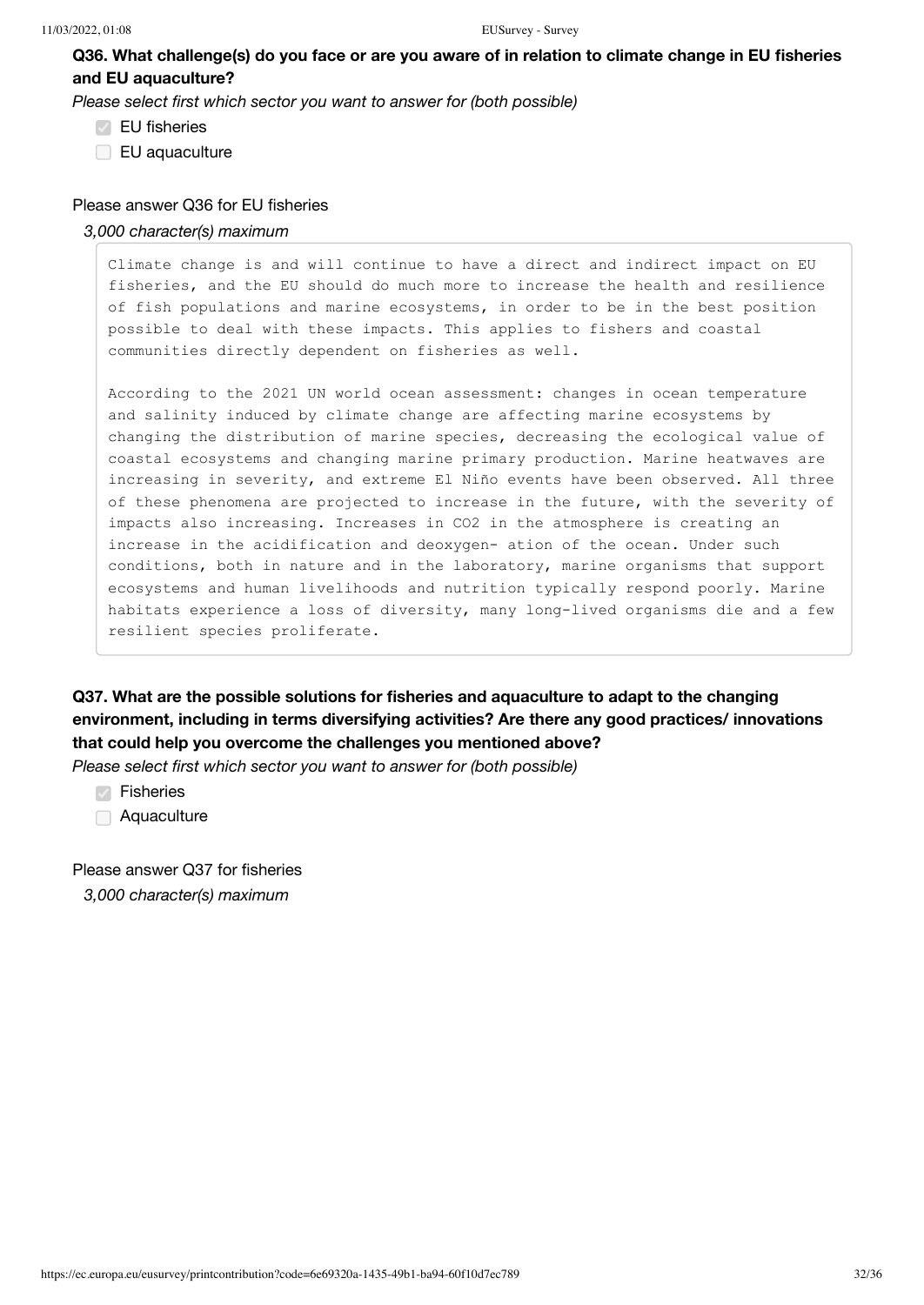Recent evidence suggests fishing activities remove significant amounts of blue carbon from the ocean, releasing it into the atmosphere. Climate change is further accelerated through fuel consumption by EU fishing fleets, which account for nearly 7.3 million tons of CO2 emissions per year. The fishing sector's carbon footprint is further magnified when bottom trawling disturbs carbon retained in seafloor sediment. Dragging heavy nets along the seafloor re-releases CO2 - equivalent to annual emissions from the aviation industry. It also disturbs ecosystems by affecting seabed integrity and killing marine species. European seas are the most heavily trawled in the world. Marine sediments form the largest pool of organic carbon on Earth, which is estimated to store about 38 trillion metric tons of carbon. Every day, the ocean absorbs excess heat generated by humans and captures emitted carbon, which would otherwise have entered the atmosphere. Without the ocean, the Earth would be 35 degrees hotter since the industrial revolution. Marine species are key to the ocean's carbon pump; specifically, it has been estimated that fish contribute to 16% of total ocean carbon flux. Small pelagic fish, such as mackerel, herring and anchovy, which dominate European waters, are especially important carbon sinkers. The EU must prioritise designating and managing highly protected areas (MPAs) in which extractive and destructive activities are prohibited in order to protect blue carbon stores, and improve resilience and adaptation to climate change. Countries with both large Exclusive Economic Zones and large industrial bottom trawl fisheries have the highest potential to significantly contribute to the mitigation of climate change through protection of carbon rich seabeds from trawlers. Each year, the EU subsidises its fleets with up to  $E1.5$  billion, fueling overcapacity, overfishing and pollution. Revoking fuel tax exemptions through the revision of the Energy Taxation Directive, would be consistent with the 'user pays' and 'polluter pays' principles enshrined in EU law and in the Biodiversity Strategy. In adopting its new Action Plan to conserve fisheries resources and protect marine ecosystems the European Commission must ensure that it describes clear and ambitious actions to reduce all bottom-trawling by 2025 and implement a Climate and Ecosystem Impact Assessment process for all EU fisheries by 2023 in order to end the devastation wrought by overfishing and destructive fishing. Developing and promoting the application of transparent environmental, social and economic criteria for the allocation of fishing quotas among Member States would incentivise true sustainability and initiate a just transition to lowcarbon, low-impact fishing in the EU fleet (i.e. Article 17 of the (CFP)). The EU should demonstrate its commitment to "lead the way on international ocean governance" by naming and delivering sustainable fisheries as climate action at UN fora.

### **Q38. How can the fisheries sector and the aquaculture sector further reduce their emissions? Are there any good practices/innovations that could help you overcome the challenges you mentioned above?**

*Please select first which sector you want to answer for (both possible)*

 $\sqrt{ }$  Fisheries sector

Aquaculture sector

Please answer Q38 for fisheries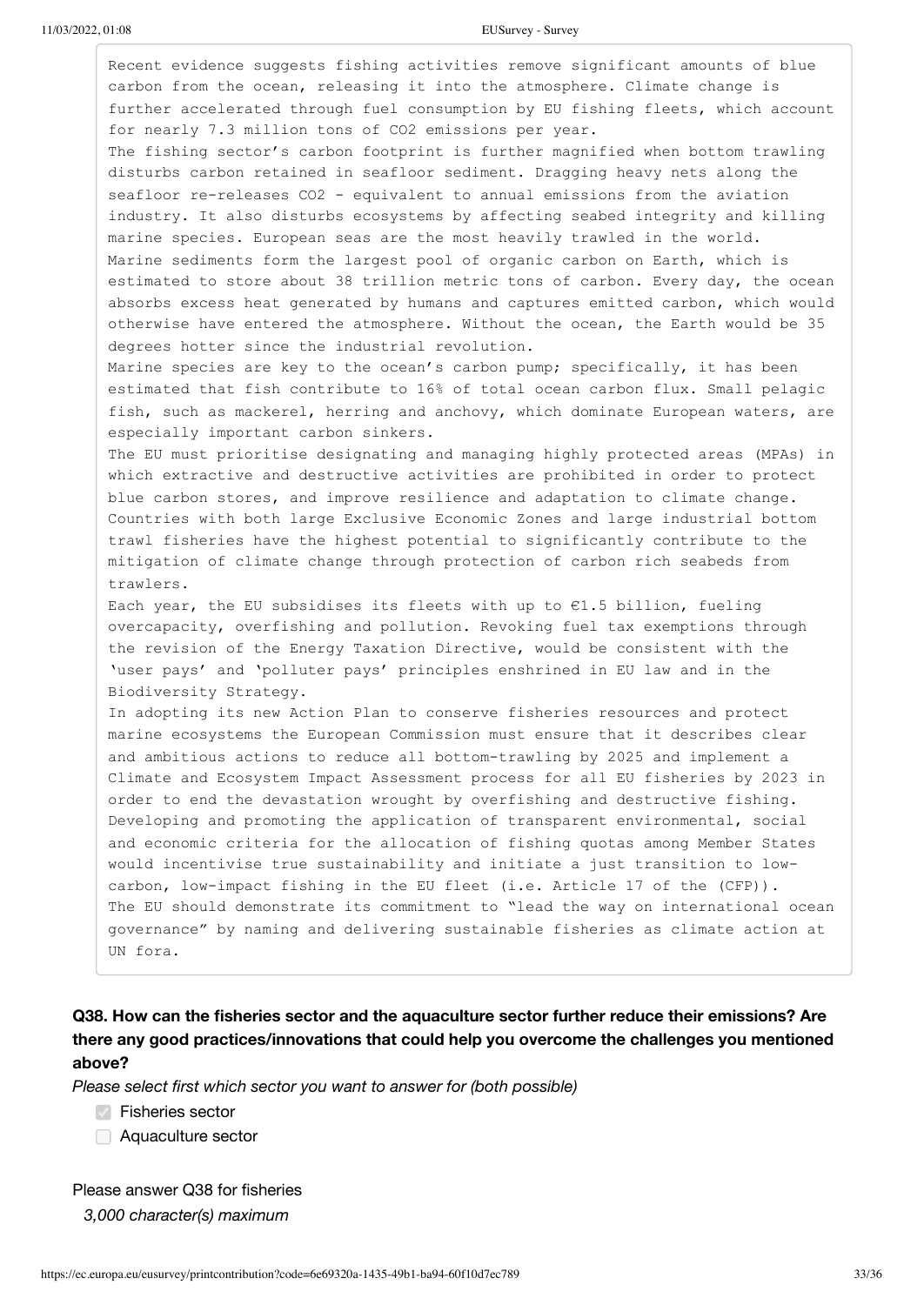The EU needs to stop ignoring both the significant climate impacts from the fishing industry and the significant opportunities that the ocean offers to climate mitigation and adaptation by sustainably managing it. The EU can and must decarbonise fishing related activities towards net zero, from the extraction of fish to the distribution and commercialization of fish products.

Opportunities for addressing the climate impact of the EU fishing fleet include:

Transitioning to low impact, generally passive forms of fishing (and away from high impact, bottom contacting mobile gears, which have a high GHG footprint).

Removing harmful fisheries subsidies that incentivise energy intensive, high impact fishing methods.

Removing fuel subsidies specifically, and in particular the tax exemption for fuel used by fishing vessels in the context of the revision of the Energy Taxation Directive.

Allocating fishing opportunities based on sustainability criteria, including environmental criteria such as carbon footprint per unit of catch, and impact on blue carbon habitats and other marine carbon stores (including marine sediments).

The EC should develop a robust scientific assessment process that evaluates the impact of fishing activity on the carbon sequestration potential of fish populations and of the seabed/habitat, and reviews fuel consumption and CO2 emissions from EU fishing fleets.

The EC provide guidance to Member States on criteria and a rating process that can assist in transitioning European fleets to low impact fishing by allocating quota to fleet segments that are low carbon emitters, have no impact on the seabed and avoid bycatch of sensitive species;

### **Q39. What initiatives should be taken to further strengthen the CFP's climate dimension within its current legal framework?**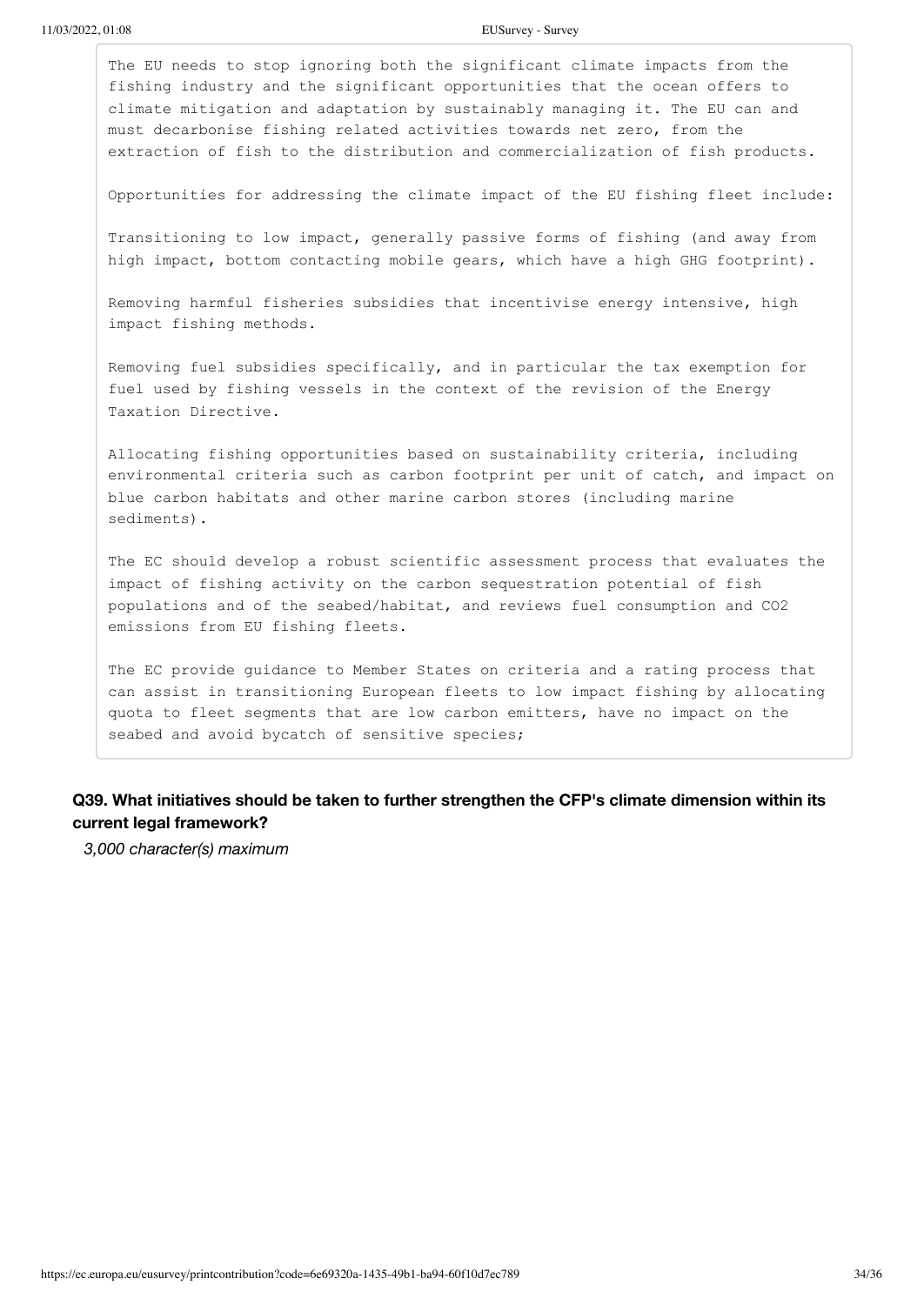| The CFP is mute on the biggest challenge of our generation. The word "climate"<br>does not feature once in the text of the CFP Basic Regulation. These initiatives<br>should be taken to include climate considerations in the current legal<br>framework:                                                                                                                                                                                                                                                                                                                                            |  |
|-------------------------------------------------------------------------------------------------------------------------------------------------------------------------------------------------------------------------------------------------------------------------------------------------------------------------------------------------------------------------------------------------------------------------------------------------------------------------------------------------------------------------------------------------------------------------------------------------------|--|
| The EC should request ICES to conduct climate and ecosystem assessments of EU<br>fisheries, including on the carbon sequestration potential of fish populations<br>and of the seabed/habitats, and CO2 emissions from fuel consumption, and<br>identify a roadmap of action for a just transition to climate-friendly, low-<br>impact fisheries.<br>Where relevant, the EC should propose fishing limits below the MSY point value<br>to provide a "climate buffer" for stocks under multiple environmental stressors.                                                                                |  |
| The EU should eliminate harmful fisheries subsidies that overwhelmingly<br>contribute to maintaining the fleet segments with the highest carbon footprint<br>afloat. Removing the fuel tax exemption under the Energy Taxation Directive<br>(ETD) would make fuel-intensive, destructive fishing practices such as mobile<br>bottom-contacting gears much less prevalent.<br>MS should provide state aid and design operational plans for the EMFAF that<br>assist the just transition of the most fuel-intensive and destructive segments<br>of the fleet to climate-friendly, low-impact fisheries. |  |
| The EU should publish guidance on how to spend the EU Recovery Funds to ensure<br>that EU money does not end up fuelling overcapacity, overfishing or illegal<br>fishing, but instead truly leads to a green recovery. To do this, a principle-<br>based approach should be followed. See more here:<br>https://europe.oceana.org/en/publications/reports/setting-right-safety-net-<br>framework-fisheries-support-policies-response-covid-0                                                                                                                                                          |  |
| The EU should demonstrate its commitment to "lead the way on international ocean<br>governance" by taking decisive action to end overfishing in Europe and naming<br>sustainable fisheries management as a significant climate solution in fora such                                                                                                                                                                                                                                                                                                                                                  |  |

# Any further comment?

as the UNFCCC and the UN CBD.

Is there any further comment / information that you would like to share with us?

Yes

○ No

Please elaborate in the text box below, or upload a document